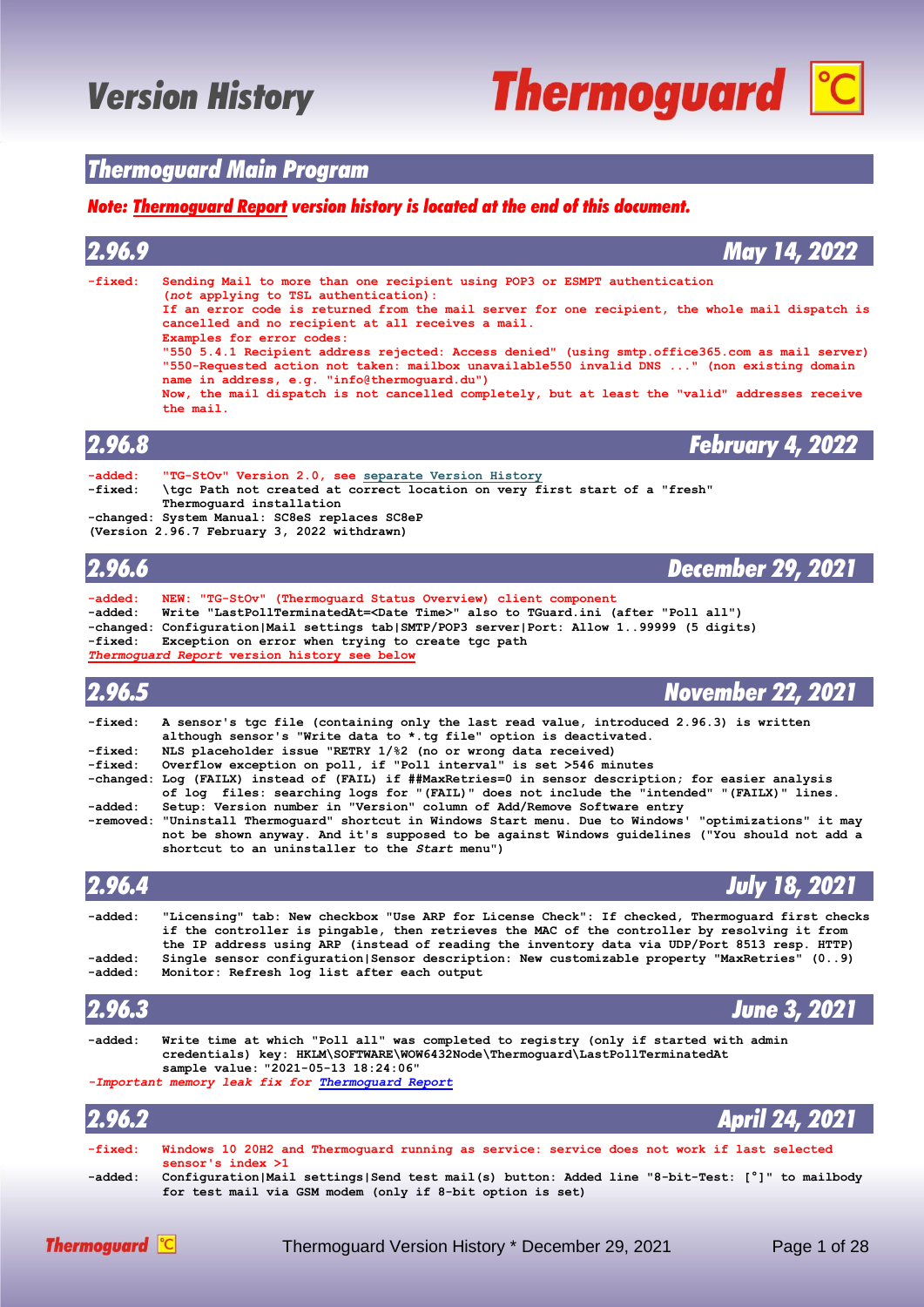# **Thermoguard C**

### *2.96.1 April 19, 2021*

| -added: | Some delays when sending SMS via GSM Modem (more reliable w/ some systems)                           |
|---------|------------------------------------------------------------------------------------------------------|
|         | -changed: Captions CAM Relais Interface: violation => alarm                                          |
|         | -changed: CAM: Renamed passed parameters [LoLimitVal:]=>[LoLimit:] and [HiLimitDeg:]=>[HiLimit:]     |
| -fixed: | CIM-parameter trial counter passed after reset to 0, now correct value before reset                  |
| -added: | new "CIMafterPoll" executed after complete poll; see separate documentation TG CIM-de.pdf            |
| -added: | Support of own parameters for CIM program in registry value "CIMParameters"                          |
| -added: | The last polled value of a sensor is written to file \tgc\[sensorlabel].tgc                          |
|         | (directory \tgc created on startup automatically)                                                    |
|         | -changed: Setup: updated file versions of ComDlg32.ocx, mscomct2.ocx, mscomct1.ocx, MSComm32.ocx,    |
|         | MSFlxGrd.ocx, MSWINSCK.ocx and TabCt132.ocx                                                          |
|         | -changed: Setup: changed "replacesameversion" => "ignoreversion"                                     |
| -added: | Setup: Check other apps using file EnDeCrypt.dll and output more sensible message to close them      |
|         | -changed: Monitor, "Sensor details" tab: More space for retry counter in "Status information" frame, |
|         | because with active option "Reset to 0 if measured value reenters valid range" the counter can       |
|         | exceed 99. If it reaches >1000, ">1k" is displayed here                                              |
|         |                                                                                                      |
| 2.96.0  |                                                                                                      |
|         | <b>January 20, 2021</b>                                                                              |
|         | -removed: Setup: " update all Thermoquard Report Clients as well" comfirmation dialog                |
|         |                                                                                                      |
| -added: | Update old "Documents and Settings" paths in TGuard.scx on start automatically                       |
| -added: | Setup: 2 new TTS (TextToSpeech) default template files for TGReport:                                 |

- **DefaultLowAlarm.tgTTS and DefaultHighAlarm.tgTTS (in \ProgramData...\MM)**<br>fixed: Setup: TGuard.scx and TGuard.scxtpl modified
- **-fixed: Setup: TGuard.scx and TGuard.scxtpl modified**
- **-changed: File filter for sound file selection extended with \*.tgTTS [Thermoguard Report:](#page-20-0)** *Substantial changes,* **version history see below**

### *2.95.5 October 27, 2020*

**(unreleased customer version with EnDeCrypt.dll V2.0)**

| 2.95.4                        |                                                                                                                                                                                                                                                                                                                                                                                                                                                                                                          | <b>June 26, 2020</b> |
|-------------------------------|----------------------------------------------------------------------------------------------------------------------------------------------------------------------------------------------------------------------------------------------------------------------------------------------------------------------------------------------------------------------------------------------------------------------------------------------------------------------------------------------------------|----------------------|
| -fixed:                       | Thermoquard running as a service "does nothing" if running on<br>Windows 10, Version 2004, Build 19041.329                                                                                                                                                                                                                                                                                                                                                                                               |                      |
| -added:                       | GSM modem: several diagnostic commands to "Test modem+PIN":<br>AT+CSQ<br>$AT+CREG=2 / AT+CREG?$<br>only if AT+CGMI reported Telit engine:<br>at#servinfo<br>at#rfsts<br>at#moni<br>AT <sub>1</sub> COPS?<br>$AT+WS46?$                                                                                                                                                                                                                                                                                   |                      |
| -fixed:<br>-fixed:<br>-fixed: | GSM modem: If CGATT=1 fails, SMS dispatch fails. Now, before sending SMS, command AT+CGATT=1 is<br>no longer issuesd: Either the modem is attached to GPRS anyway after powered on and registered<br>with provider network or if CGATT=1 fails (or *not* attached after powered on, e.g. an old<br>Siemens MC35i), the SMS will be send nevertheless via GSM.<br>AC2xPn, FW1.40 and <3 decimal places configured: "invalid value" due to 1 or 2 leading space(s)<br>"(not licensed)" => "(not licensed)" |                      |
|                               |                                                                                                                                                                                                                                                                                                                                                                                                                                                                                                          |                      |

### *2.95.3 June 9, 2020*

**(unreleased customer version with CGATT=1 ignored for GSM operation)**

| 2.95.2  | <b>February 16, 2020</b>                                                                                                                                                                              |
|---------|-------------------------------------------------------------------------------------------------------------------------------------------------------------------------------------------------------|
|         | -changed: Single sensor configuration   Calibration: All UpDn controls now in/decreased 0.1 steps                                                                                                     |
|         | (Possibility to hold down mouse button for 1.0 steps unchanged)                                                                                                                                       |
| -added: | Single sensor configuration calibration: "Poll sensor" to retrieve current sensor value<br>independently of service, administrator credentials are *not* required                                     |
| -added: | Log message on frmTray QueryUnload: Enables to document the forced termination (on user<br>logout, restart) of the program. In these cases, message $xx > .$ ., but not $xx < .$ . will be<br>logged. |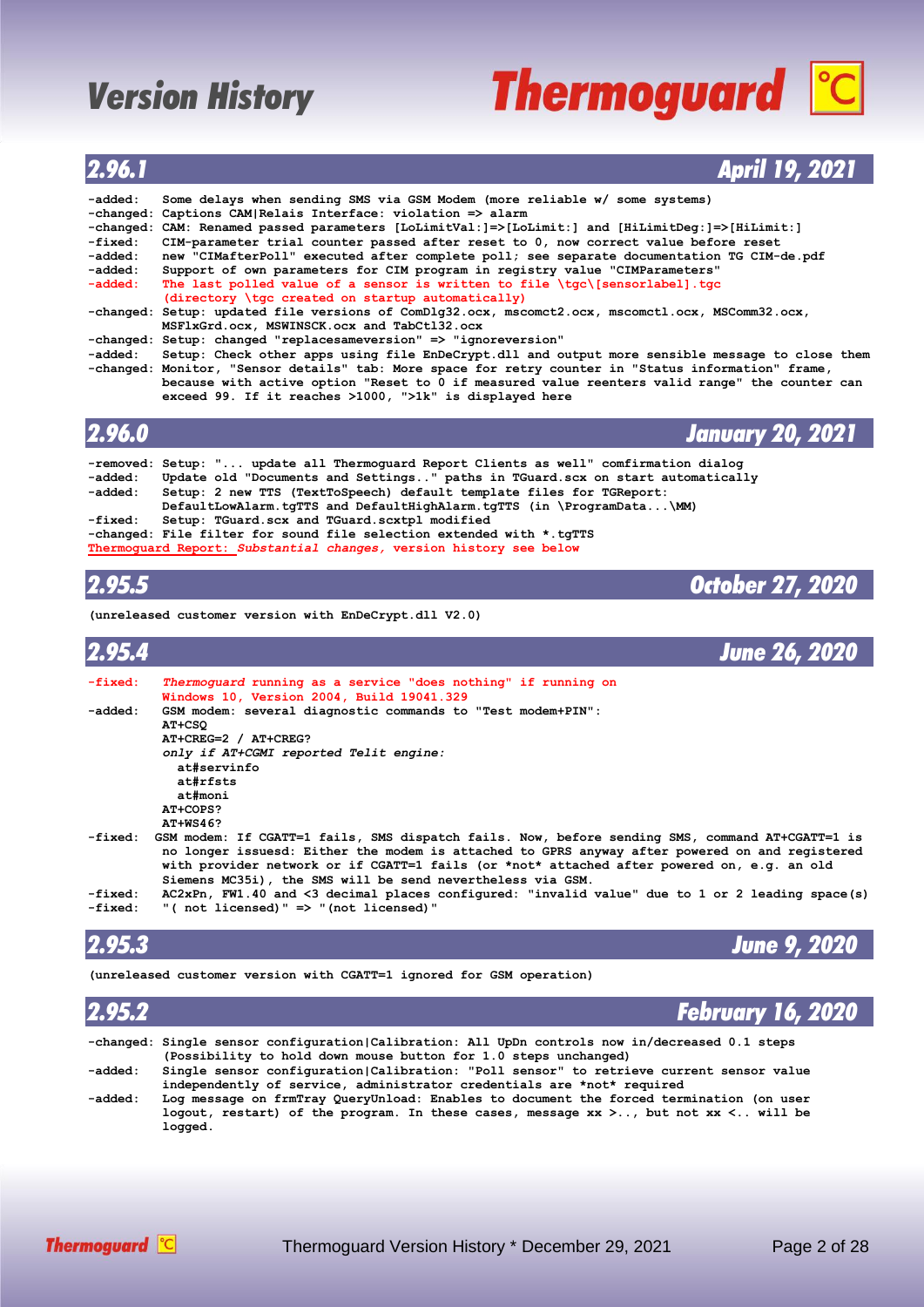| 2.94.8             |                                                                                                                                                                                                                                                                                                                                                                                                                                                                                          | <b>May 13, 2019</b>      |
|--------------------|------------------------------------------------------------------------------------------------------------------------------------------------------------------------------------------------------------------------------------------------------------------------------------------------------------------------------------------------------------------------------------------------------------------------------------------------------------------------------------------|--------------------------|
| -added:            | "Scan local network": Support for SC1eS                                                                                                                                                                                                                                                                                                                                                                                                                                                  |                          |
| 2.94.7             |                                                                                                                                                                                                                                                                                                                                                                                                                                                                                          | <b>February 23, 2019</b> |
| -added:            | -changed: If a sensor is operating in (obsolete) "Switch" mode, its AOF "Sensor Missing" will not be<br>fired during "non-alarm hours" although option "Fire AOF during 'non-alarm hours'" is set.<br>Monitor window: If service is running, Poll buttons disabled and hint "Service polls - Manual<br>poll disabled" is visible                                                                                                                                                         |                          |
|                    | $\overline{\mathsf{V}}$ 2.94 (version number unchanged)                                                                                                                                                                                                                                                                                                                                                                                                                                  | <b>January 16, 2019</b>  |
| -fixed:            | TGDecrypt: If Source path is a root directory and more than one file selected => file selection<br>dialog never shows up again<br><i>Thermoguard Report v</i> ersion history see below                                                                                                                                                                                                                                                                                                   |                          |
|                    | $V$ 2.94 (version number unchanged)                                                                                                                                                                                                                                                                                                                                                                                                                                                      | <b>November 20, 2018</b> |
|                    | -changed: New code signing certificate<br>-changed: Removed documentation for Relay Interface, GSM modem and Alarm Relay Channel from setup                                                                                                                                                                                                                                                                                                                                              |                          |
|                    | $\bm{V}$ 2.94 (version number unchanged)                                                                                                                                                                                                                                                                                                                                                                                                                                                 | <b>August 6, 2018</b>    |
| -fixed:<br>-added: | Exception when running version $> 2.94$ from February 3, 2018 on Windows XP<br>"Scan local network": Support for HF1P+<br><i>Thermoguard Report v</i> ersion history see below                                                                                                                                                                                                                                                                                                           |                          |
| V 2.94             | (version number unchanged)                                                                                                                                                                                                                                                                                                                                                                                                                                                               | <b>July 23, 2018</b>     |
| -added:            | "Scan local network": Support for AC2aPn, AC2vPn and SC2eP<br><i>Thermoguard Report v</i> ersion history see below                                                                                                                                                                                                                                                                                                                                                                       |                          |
|                    | $\bm{V}$ $\bm{2.94}$ (version number unchanged)                                                                                                                                                                                                                                                                                                                                                                                                                                          | <b>May 29, 2018</b>      |
| -fixed:            | Retries on sending SMS via GSM Modem not working correctly after setting COM-Parameters throws<br>error "Could not set comm state, there may be "                                                                                                                                                                                                                                                                                                                                        |                          |
|                    | $\bm{V}$ 2.94 (version number unchanged)                                                                                                                                                                                                                                                                                                                                                                                                                                                 | <b>April 8, 2018</b>     |
| -fixed:<br>-added: | When re-reading the *.scx, meta data (sensor specific runtime counters and flags which are not<br>saved in the *.scx) are not synchronized resulting in unexpected behaviour on depending<br>functions when sensor list is changed (change of order, inserted or deleted sensors etc.).<br>For example a "Mail, if Event Revoked" is sent for a sensor which never entered Event state.<br>While polling (service or interactive instance) sensor configuration changes are not allowed. |                          |
| -added:<br>-fixed: | If service is running a hint on monitor's "Sensor details" tab is shown explaining that<br>the displayed data is not reflecting the data of the service instance.<br>Service running and all sensors are deleted in interactive session => "(NO SENSOR DEFINED -<br>NOTHING TO POLL) "-message is put out. => Adding again one or more sensors => service still<br>outputs "Nothing to poll", because sensorcount=0 remains "latched".                                                   |                          |
| -fixed:            | Configuration Miscellaneous Design: changing option deletes RUNASADMIN flag in registry.                                                                                                                                                                                                                                                                                                                                                                                                 |                          |

#### **-changed: Setup: Using InnoSetup 6.03 now (with "modern" style, dialogs are slightly resizable now) Windows 2000, XP, and Server 2003 are no longer supported.**<br>-fixed: Monitor: Single sensor poll button enabled though sensor d

*2.95.1 November 10, 2019*

**-fixed: Monitor: Single sensor poll button enabled though sensor deactivated (introd. 2.94.7) -fixed: Error when reading LastStart/Stop from TGuard.ini with custom Date/Time format**

**-fixed: Runtime error using "Punjab (Pakistan)" and "Punjab (India)" region settings (unsupported, but at least error catched)**

**[Thermoguard Report:](#page-20-0)** *Substantial changes,* **version history see below**

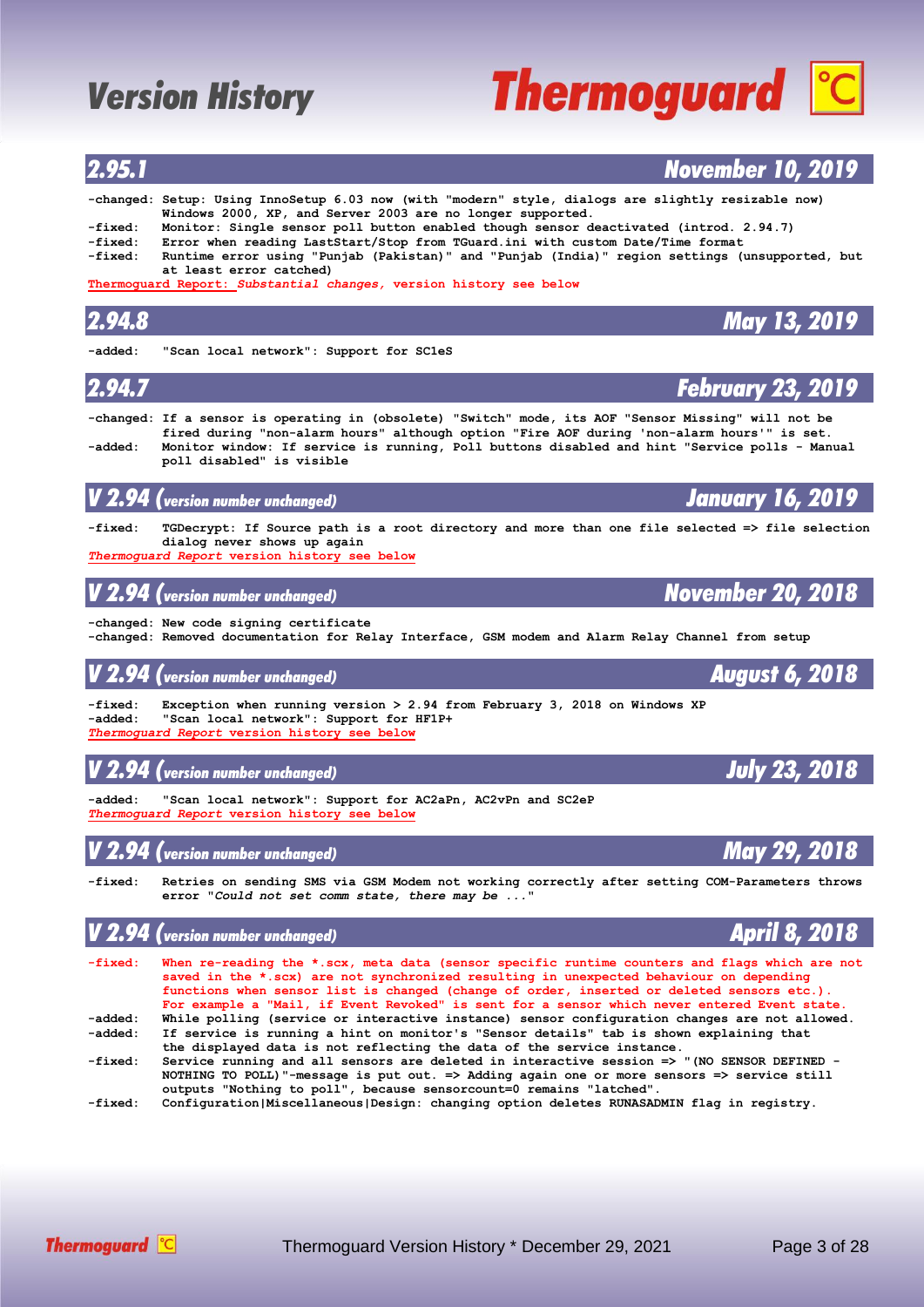### *V 2.94 February 3, 2018* **-added: Configuration|Global settings|E-mail recipient(s): new option "Use "E-mail recipient(s)" ... for all sensors \*additionally\* to their specific recipient(s) -changed: SMTP: Sending "EHLO" instead of "HELO" -added: Configuration|Sensor configuration: Implemented Search feature -added: Configuration|Sensor configuration|Context menu: Redesigned, and: File selection dialog for "Export as \*.txt" New feature "Export as \*.scxtpl" New feature "Import from \*.scxtpl"** *V 2.93 (version number unchanged) June 27, 2017* **-added: SC8eP Support for "Scan local network" -changed: Sensor configuration: "Test CAM" button with Mode "***Violation => OFF, Good => ON***" now switches relay OFF (if it's not hold by another sensor). Before, "Test CAM" treated this mode like the two "***Violation => ON, ...***" modes.** *V 2.93 (version number unchanged) March 18, 2017* **-fixed: for Variable limits support: "Type mismatch" with region setting other than German** *V* 2.93 *(version number unchanged)* **February 16, 20 -added: new option " Reset Retry counter to 0 if measured value reenters valid range (else on alarm); added document with different alarm behavior depending on settings to CD and online (German only)** *[Thermoguard Report](#page-20-0)* **version history see below** *V 2.93 (version number unchanged) December 18, 2016* **-added: Variable limits support (see separate documentation) -changed: System manual: revised documentation for "Configuring AC2nP"** *[Thermoguard Report](#page-20-0)* **version history see below** *V 2.93 October 1, 2016* **-fixed: "Modal form active" error message when a popup window on limit violation should show and confi guration window has been closed before poll. Introduced with 2.92/April 3:** *Monitor window open and a modal window (e.g. "About")***...** *[Thermoguard Report](#page-20-0)* **version history see below** *V 2.92 (version number unchanged) July 3, 2016 July* 3, 2016

**-fixed: If an HC1/HR1 follows an AC2xP in the sensor list, it is treated erraneously as an AC2 resulting in 3 retries and FAIL (introduced w/ 2.92 Skip HTTP header fix) -fixed: Poll: Sporadically a retry is performed (message "RETRY #1 (no or wrong data received)") although extended logging shows correct data (SocketLn:<***correct***>).**

**-changed: Data recognition for HC1/HR1 redesigned**

### *V 2.92 (version number unchanged) April 20, 2016*

**changes for** *[Thermoguard Report](#page-20-0)* **only -** *[Thermoguard Report](#page-20-0)* **version history see below**

| V 2.92    | April 3, 2016                                                                                   |
|-----------|-------------------------------------------------------------------------------------------------|
| $-added:$ | Baudrate for GSM operation configurable (may be set to 115.200 with certain new Mainboards)     |
| -fixed:   | Eliminate custom Windows Time formats AM symbol and PM symbol when writing dates back to        |
|           | TGuard.ini (Win 10 sets "vorm." and "nachm." for German (Switzerland) region settings now which |
|           | resulted in a "type mismatch error" on Thermoquard start                                        |
| $-fixed:$ | AC2xP: Skip HTTP header information to extract correct unit/value from Controller's answer      |
|           | ("Get HTTP header enable" option should be OFF in controller's native configuration though)     |
| -added:   | System manual: Added alternative illustration of wiring scheme for SC2e/SC8e                    |
| -added:   | HQ1P Support for "Scan local network"                                                           |
| -fixed:   | Monitor window open and a modal window (e.g. "About"). Windows taskbar icon => "Close all       |
|           | windows" $\Rightarrow$ Runtime error 204                                                        |
|           | Thermoquard Report version history see below                                                    |

**Thermoguard <sup>c</sup>C** Thermoguard Version History \* December 29, 2021 Page 4 of 28





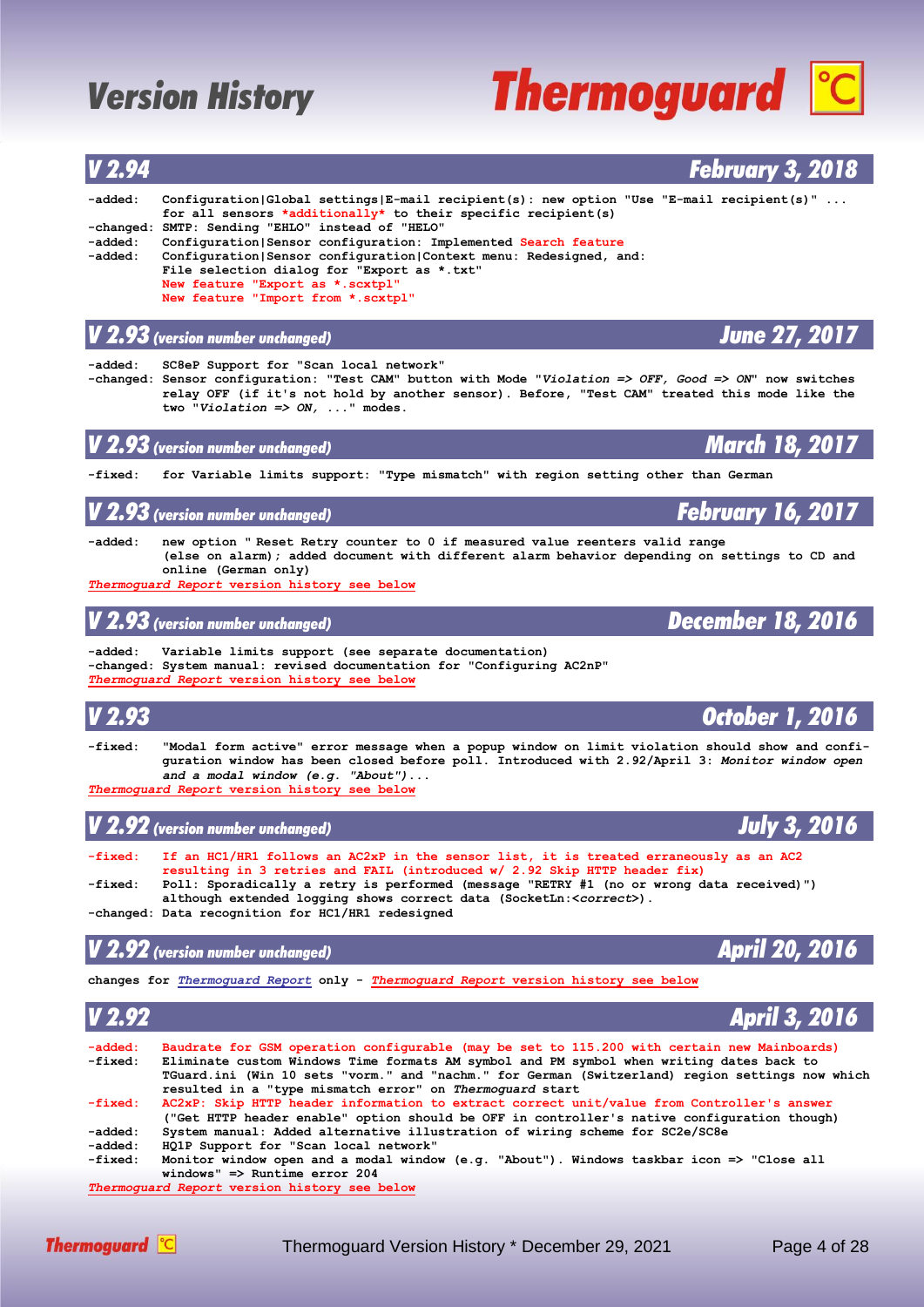**changes.**<br>added: Sensor C

# **Thermoguard C**

|           | $violation$ => OFF, $qood$ => ON                                                                                         |
|-----------|--------------------------------------------------------------------------------------------------------------------------|
|           |                                                                                                                          |
|           | Associated chapter "Configuration sample" added to TG Relay Interface-en.pdf                                             |
| -added:   | New extended sensor configuration option "##MailSubject=x" to overcome 50 character limit<br>(supporting all macros)     |
| -added    | Description of extended sensor configuration to System manual 2.91                                                       |
| -added:   | Sensor configuration: New variable %lim for mail settings: either %lo or %hi depending on Low<br>or High limit violation |
| -added:   | Context menu item captions of main program: If service is running: hint that closing                                     |
|           | Thermoquard will not stop the service "Close Thermoq." instead of "Shut down TG"                                         |
|           | (German: "schließen" instead of "beenden")                                                                               |
| -added:   | Added above Note to Program termination dialog, if service is running analogously                                        |
|           | -changed: Sensor Configuration/"Source:" captions "HM1 Temperature" => "HM1/HF1 Temperature" and                         |
|           | "HM1 Humidity" => "HM1/HF1 Humidity"                                                                                     |
| $-fixed:$ | Poll daily/weekly: Poll performed twice if short                                                                         |
| $-fixed:$ | Sensor Configuration/"CAM settings" tab: captions of "Execution trigger" when Alarm Relay                                |
|           | Channel mode is active depending on "Normally closed" or "Normally open" setting                                         |
| -fixed:   | Sensor Configuration/Alarm Relay Channel mode: When switching to "CAM settings" tab, wiring                              |
|           | diagram still visible                                                                                                    |
| -added:   | Sensor Configuration: When switching between Alarm Relay Channel mode and standard sensor                                |

*V 2.91 August 8, 2015*

**-added: Possibility to backup TGuard.ini and TGuard.scx to a custom path automatically on configuration**

**-added: Sensor Configuration/"CAM settings" tab: New option under "Trigger COM Relais Interface":**

 **operation and CAM is enabled, a message box with information on CAM settings execution trigger option pops up**

### *V 2.90 (version number unchanged) March 22, 2015*

**-added: (internal only) HF1P support for test report printout** *[Thermoguard Report](#page-20-0)* **version history see below**

### *V 2.90 (version number unchanged) November 12, 2014*

**-added: New extended sensor configuration in description field supported: ##RelayPulse=x where x is a number in range 500..65535 setting the interval length in milliseconds for Relay Interface "Pulse" Mode; example: ##RelayPulse=2000 => relay is energized for 2 seconds.**

### *V 2.90 (version number unchanged) October 10, 2014*

**-changed: Input fields on "Mail" and "Service" tabs (Heartbeat) resize with window now -added: Single sensor configuration: Extended sensor configuration in description field supported: Format is ##Key=MyData. Right now, ##AOFSubject=MySubject is available, where %lbl, %loc and %aof can be used in MySubject as placeholders for sensor label, location and cause of AOF.**

*V 2.90 (version number unchanged) October 2, 2014*

**-changed: Built with renewed code signing certificate**

### *V 2.90 (version number unchanged) July 16, 2014*

**-added: Support for NETIO4 device**

### *V 2.90 (version number unchanged) April 26, 2014*

**-changed: Service will not be uninstalled on update. Therefore no need to re-enter svc account credentials**

**-added: Alarm Relay Channel allows configuration as NC (Normally closed) or NO (Normally open) contact. An Alarm is now called "RelAlarm" (instead of "Open") and "RelOK" for normal condition (instead of "Closed"). See updated documentation TG Alarm Relay Channel-en.pdf -added: HF1P support**







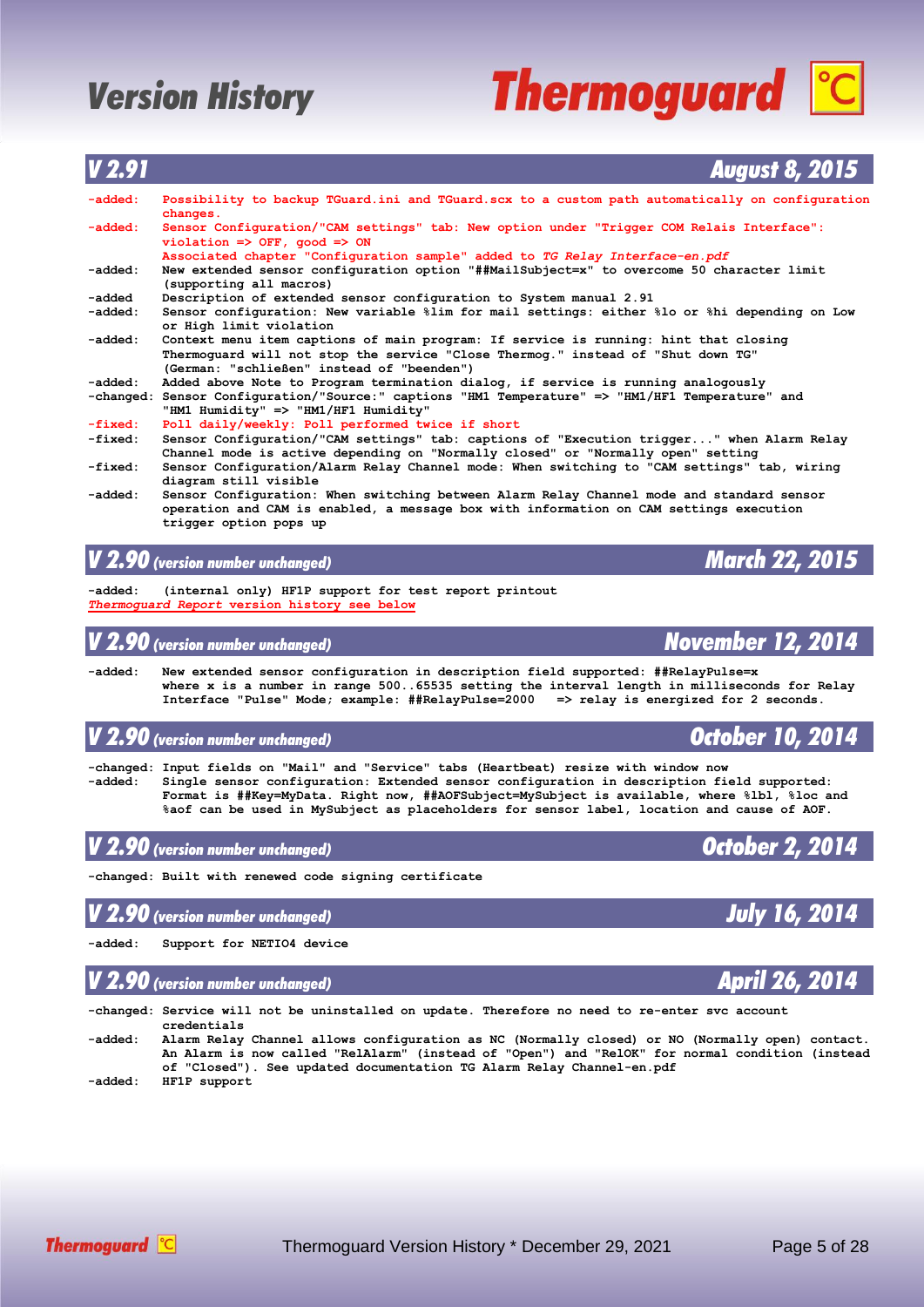## **Thermoguard C**

### *V 2.90 (version number unchanged) February 23, 2014*

| -fixed: | If TG is busy polling around point of time where heartbeat mail has to be sent, heartbeat mail            |
|---------|-----------------------------------------------------------------------------------------------------------|
|         | is "missed" and none will be sent from then on until program restart.                                     |
| -fixed: | In Log-Message "HIGH LOW LIMIT VIOLATED//Sensor #001 of #xxx/Label/Loc /Retry=4/Max.=X)"                  |
|         | value for X does not take a possible Global Retry setting into account; now it does                       |
| -added: | *.tg "Branch Support"                                                                                     |
|         | -changed: Integrated Alarm Relay Channel support: Complete redesign                                       |
| -added: | lo/hi limits are appended to data in $*$ .tq files, so that TGReport can show formerly set limits         |
|         | other than the current ones.                                                                              |
| -added: | Single Sensor configuration:                                                                              |
|         | New option "Mail if Event revoked" (lo/hi and as global setting)                                          |
| -fixed: | Leading and trailing space characters in a sensor label are saved. But TGReport ignores them.             |
|         | Now, leading and trailing spaces are not saved.                                                           |
| -fixed: | Scan: Restored SCx counter (right of Scan button, removed V2.62)                                          |
| -added: | change log in $\log \ch q$ directory logs only (CHG) events.                                              |
|         | -changed: Sensor list: Inserting and deleting a sensor and altering sort reclassified from (INF) to (CHG) |
| -fixed: | General settings   Holidays dialog: With en region settings, monthview control is cut off. Now,           |
|         | the dialog width is set dependent on width of monthview control which depends on system's                 |
|         | region setting (en is wider than de)                                                                      |
|         | -changed: Design "beautified" for "XP style" theme: force flat comboboxes, unified, more consistent color |
|         | scheme for checkboxes serving as "switches for frames", etc.                                              |

#### *V 2.80 October 6, 2013* **-added: Integrated Alarm Relay Channel support (see new separate documentation) -added: Configuration|Sensor Configuration: SHIFT+Insert or right mouse button click on "Insert": Select a sensor from a list of templates from file TGuard.scx.tpl. A sample.tpl is installed by setup -changed: No need to restart service if sensor data changed. Service reads TGuard.scx before every poll -added: Setup: New "Run this program as administrator" option for TGuard.exe (Current user) -added: "Flag file" TGuardCfgAccess.~~~ created in data directory if configuration is active. -changed: Button caption: German: "Reset" => "Rückg." English: "Reset" => "Undo" -fixed: Single Sensor Configuration Quick browsing (e.g. hold SHIFT + RIGHT key) triggers an error if about >700 sensors in list. -removed: QMon-Feature**

### *V 2.70 (version number unchanged) January 11, 2013*

**-added: Configuration|Assign IP|Button disabled showing hint "Admin privileges required!" if program is started without admin privileges -changed: 10 retries when opening COM Port for GSM Modem / COM port closed not before end of all AT**

 **command sequences (fixes problems when GSM Modem is hooked via USB/driver to some systems)**

**-added: All executables are digitally signed now**



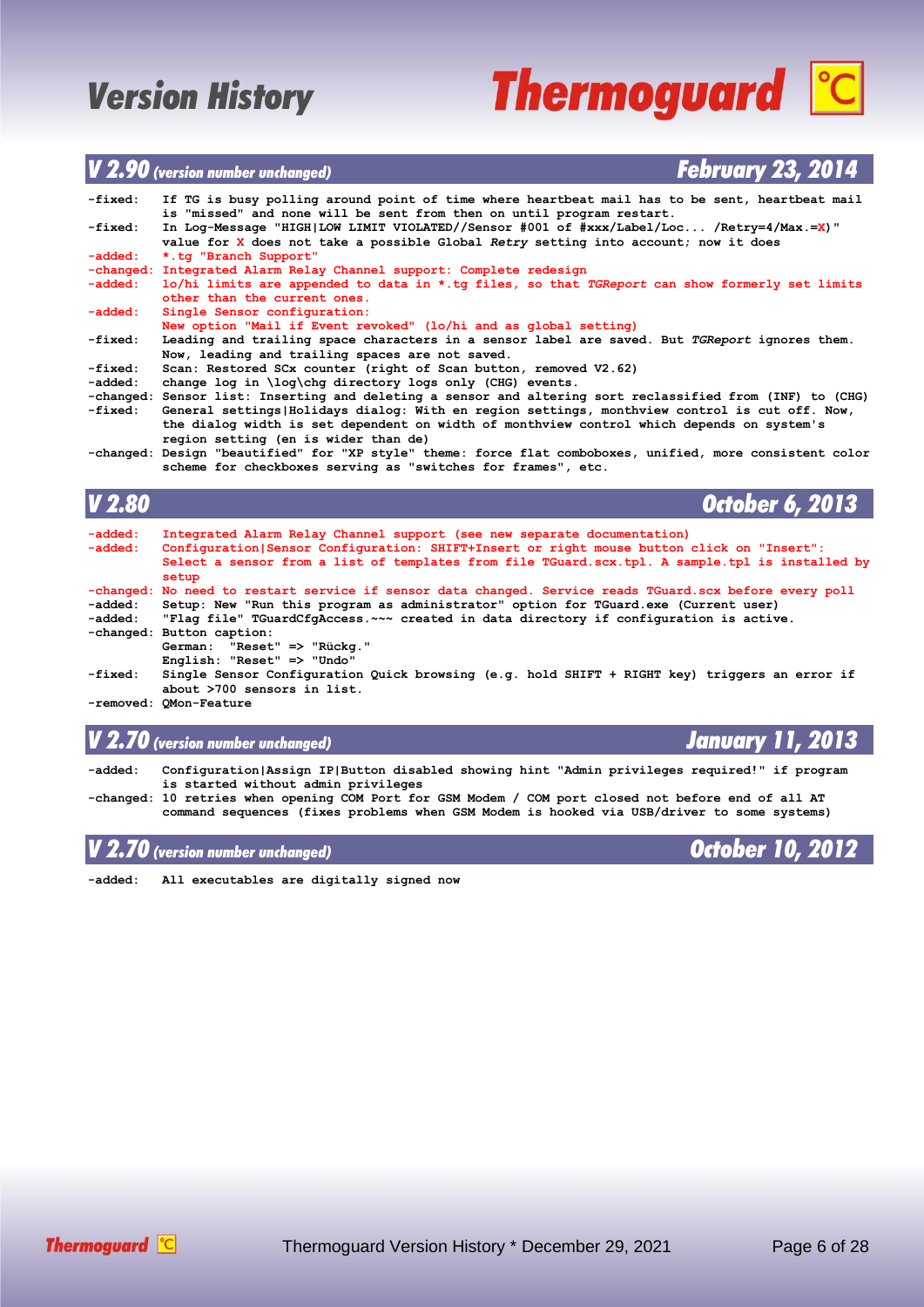# **Thermoguard C**

### *V 2.70 September 22, 2012*

|         | -changed: internal handling of Tquard.ini settings: No file I/O operations on Tquard.ini while polling |
|---------|--------------------------------------------------------------------------------------------------------|
| -fixed: | License information may contain empty field(s) now (e.g. if "Name" is not set)                         |
| -added: | CIM - Custom Interface Module for OEM-Integrators                                                      |
|         | -changed: Port 8512 not needed any longer                                                              |
| -added: | Scan local network: Support of models AC2aP and AC2vP and HC1L                                         |
|         | -changed: TGRelIF and GSM COM Port setting: max Port# is 16 (17255 not supported by MSCOMM32.OCX)      |
| -fixed: | It is possible to set two different sensor names "sensor" and "Sensor". Because Thermoquard            |
|         | Report searches for *.tq files case insensitively, this may not be allowed                             |
| -fixed: | "," not longer valid in sensor name (used as field separator in TGReport tgl file)                     |
| -fixed: | Setup: Service is stopped/removed/reinstalled although Main component is not checked                   |
|         | -changed: Setup: Removed shortcuts for quick launch bar (not visible in windows 7)                     |
|         | -changed: Setup: Removed "Launch" options                                                              |
| -added: | Setup: New Option for Firewall rule                                                                    |
| -fixed: | Monitor and Configuration: Position of several buttons (e.g. "OK" in monitor) not correct              |
|         | -changed: CAM Test/Append Thermoquard parameters: Now, "real" sensor parameters are used instead of    |
|         | "parameter 1" etc.; the "measured value" is set to 0.0                                                 |
|         | -changed: TGRelIF redesigned:                                                                          |
|         | + Multi-COM Support (116): COM-PORT setting now sensor-specific => i.e. up to 16                       |
|         | Relaisinterfaces supported now!                                                                        |
|         | + NLS support                                                                                          |
|         | + "iniless" mode                                                                                       |
| -fixed: | TGRelIF: if "pulse" sent shortly twice, relay is not released                                          |
|         | -changed: These two log messages now only appear with active advanced logging:                         |
|         | "External program x not activated, skipped."                                                           |
|         | "COM Relay Interface trigger not activated, skipped."                                                  |
|         | -changed: svcHlp.dll code (set logonasservice right) integrated, dll removed                           |
| -added: | Thermoquard Report: Redesigned and new Visual Mode                                                     |
|         | -changed: Documentation: Relay Interface and GSM Modem come with their own PDF now                     |
|         | -changed: Shortcuts TGReport => TG Report etc.                                                         |
|         | -changed: Only German documentation is installed with German setup; vice versa for english             |
|         | -added: New CD autorun splash screen                                                                   |
|         |                                                                                                        |

*V 2.67 December 3, 2010*

**changes for** *[Thermoguard Report](#page-20-0)* **only -** *[Thermoguard Report](#page-20-0)* **version history see below**

| V <sub>2.66</sub> |                                                                                     | September 13, 2010 |
|-------------------|-------------------------------------------------------------------------------------|--------------------|
| -added:           | Scan local network handles UDP responses more flexible.<br>-changed: Documentation: |                    |

- **Chapter GSM Modem Operation replaced for new GSM Modem model in ISO mounting case.**
- **=> [Thermoguard Report: New Annotation Editor](#page-20-0)**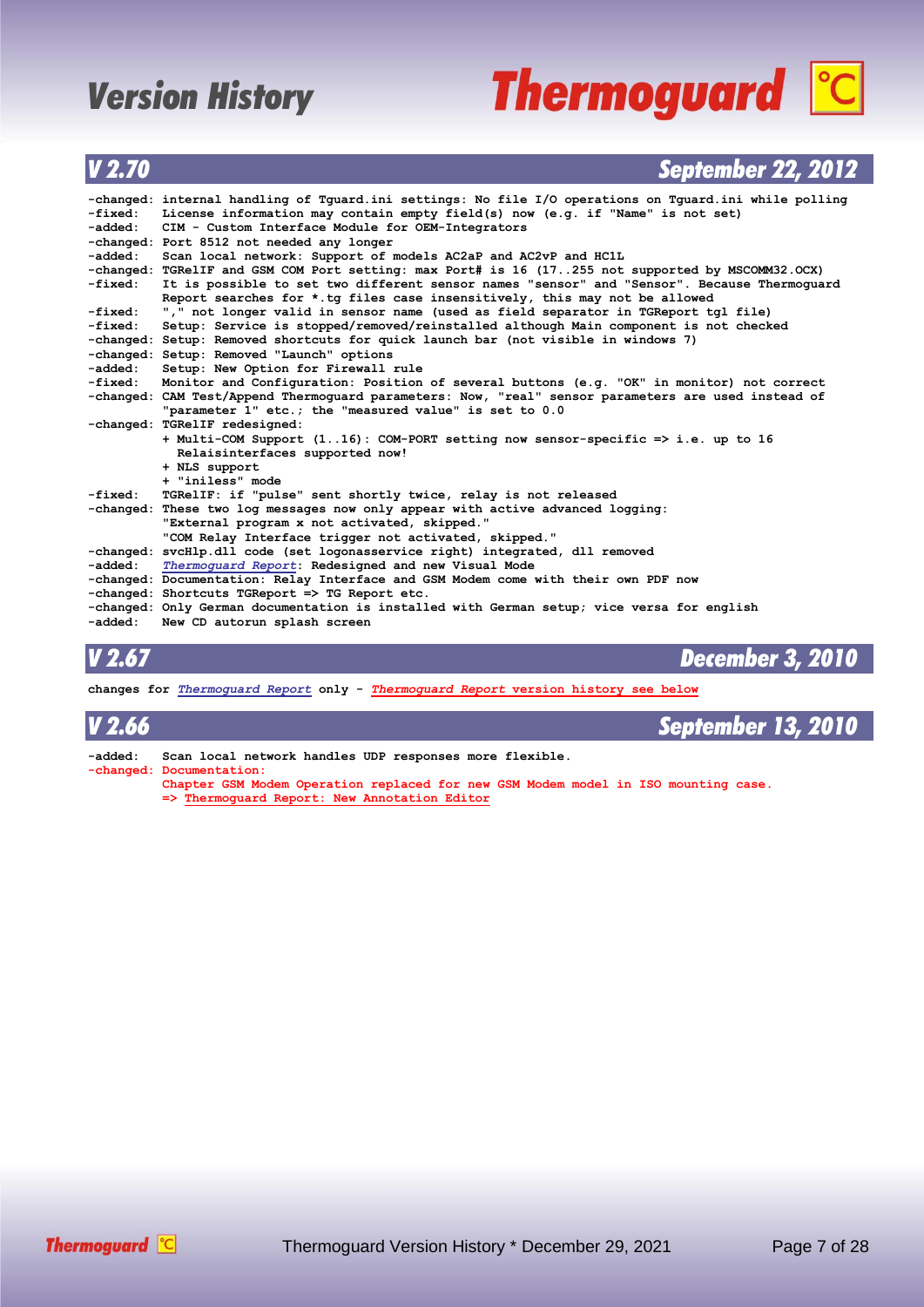# **Thermoguard C**

| $\blacksquare$    | лрін ту дуту                                                                                                                                                                                                                  |
|-------------------|-------------------------------------------------------------------------------------------------------------------------------------------------------------------------------------------------------------------------------|
|                   | -improved: Shared File access when multiple Thermoquard Report instances access *.tq files. Changes in<br>Thermoquard main program as well as Thermoquard Report! Please update both.                                         |
|                   | -changed: Mail settings:                                                                                                                                                                                                      |
|                   | If number of "Name" entries does not equal number of corresponding "E-mail" entries for Main<br>recipients or Ccs there is just a warning, but e-mail is sent though (the e-mail address is set<br>as the name in this case). |
|                   |                                                                                                                                                                                                                               |
|                   | With V2.64, it may happen that no e-mail is sent for the correctly entered main recipient (s) if<br>e.g. there is a CcName entry, but no CcE-mail entry.                                                                      |
|                   | Leading or trailing ";" and/or spaces in name and/or e-mail fields will now be removed when                                                                                                                                   |
|                   | processed. Multiple ";" between entries will be replaced with a single ";".                                                                                                                                                   |
| -fixed:           | Data file settings: If checkbox "Alarm e-mail on *.tg write failure" is not checked and field<br>"E-mail" is not empty, an e-mail is sent, but should not.                                                                    |
| -fixed:           | Scan local network: If list is sorted so that "?" entries appear at top of the list, exporting                                                                                                                                |
|                   | the list using right mouse click causes a runtime error.                                                                                                                                                                      |
| -fixed:           | Scan local network: Records of exported file TGuardSCx.txt contain redundant TAB character at                                                                                                                                 |
|                   | end of line.                                                                                                                                                                                                                  |
|                   | -changed: Scan local network: Redesigned: Faster (now 1 base pass instead of 2). New models show 4digit<br>platform code now as their "Base-HW".                                                                              |
|                   | -changed: Scan local network: It is possible now to assign an IP "0.0.0.0" also if other devices with<br>"0.0.0.0" are present (no "Address already in use" rejection in this case).                                          |
| -added:           | Log files: Append program version in first logged line on file change ("Log file would<br>$exceed$ (Version)").                                                                                                               |
| -added:           | Sensor configuration, Basic settings:                                                                                                                                                                                         |
|                   | Three new "sources" supported for upcoming HM1 model.                                                                                                                                                                         |
|                   | -changed: Sensor configuration, Basic settings/Alarm settings:                                                                                                                                                                |
|                   | Now, the smallest/largest supported values are set on the "Alarm settings" tab for Low/High                                                                                                                                   |
|                   | limits depending on the selected source (e.g. -200 $^{\circ}$ C+650 $^{\circ}$ C for "SC1" or -40 $^{\circ}$ C+80 $^{\circ}$ C for                                                                                            |
|                   | "HC1 Temperature").                                                                                                                                                                                                           |
|                   | -changed: CAM TG parameter #2 now always set to "[Current value:]" instead of either "[Current temperatu-                                                                                                                     |
|                   | re: ]" or "[Current humidity: ]" which is not appropriate for other analog units.                                                                                                                                             |
|                   |                                                                                                                                                                                                                               |
| V <sub>2.64</sub> | <b>February 28, 2010</b>                                                                                                                                                                                                      |
| -added:           | TLS support for e-mail (e.g. for googlemail).                                                                                                                                                                                 |
|                   | -removed: Test button for authentication                                                                                                                                                                                      |
| -added:           | Mismatch error issued if number of "Name" entries does not equal number of corresponding                                                                                                                                      |
|                   | the contract of the contract of the con-<br>the contract of the contract of the contract of the contract of the contract of<br>$\mathbf{r}$ , and the state of $\mathbf{r}$ , and the state of $\mathbf{r}$                   |

| -added:                    | Mismatch error issued if number of "Name" entries does not equal number of corresponding                |
|----------------------------|---------------------------------------------------------------------------------------------------------|
|                            | "E-mail" entries (for Main recipients as well as cc pairs).                                             |
| -fixed:                    | Sensor label may not contain character " " (causes malfunction when reading *.tq files in               |
|                            | TGReport, if a sensor "abc" and a sensor "abc x" exist). Applies to location name and log               |
|                            | prefix as well (i.e. keyboard input of " " in configuration text fields is rejected).                   |
| -added:                    | Message box output is written to log file now.                                                          |
|                            | -changed: Naming (sample): "Relay IF port #" to "Relay Interface relay#"                                |
|                            | -improved: CAM: If a relay of the Relay Interface has been switched ON by e.g. sensor #001, sensor #002 |
|                            | will not switch it OFF. TGuard.ini keeps track of which sensor holds which of the 8 relays in           |
|                            | ON status.                                                                                              |
| <i><b>TGRelIF 2.64</b></i> |                                                                                                         |
| -added:                    | TGRelIF utility now displays which sensor has switched on which relay                                   |

*V 2.63 January 10, 2010*

**-changed: Internal changes only, but important changes for Thermoguard Report, see [here](#page-20-0)**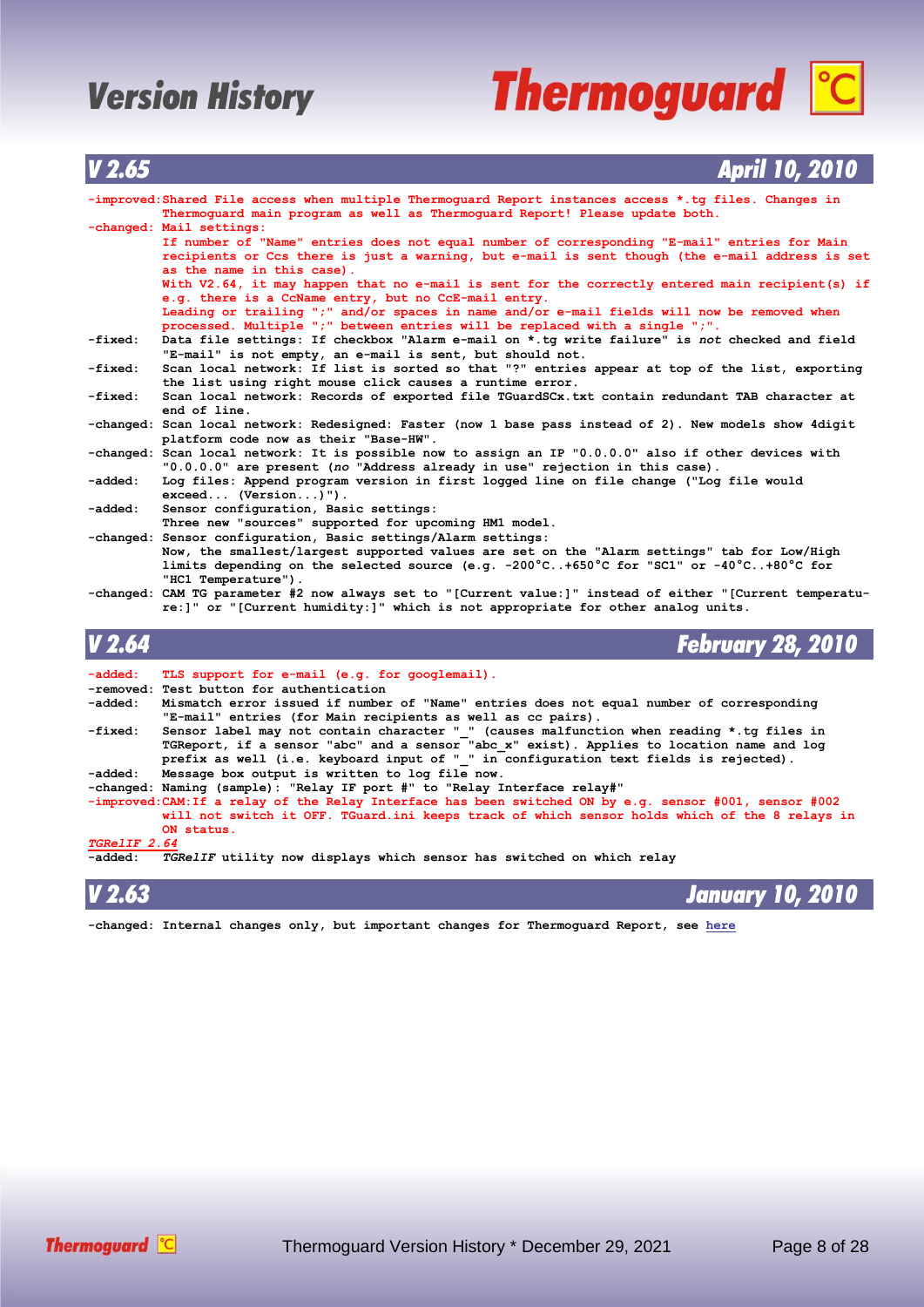# **Thermoguard C**

| V <sub>2.62</sub>  | <b>October 4, 2009</b>                                                                                                                                                                        |
|--------------------|-----------------------------------------------------------------------------------------------------------------------------------------------------------------------------------------------|
| -added:<br>-fixed: | Built-in support for Koukaam NetIO-230A Internet Power Controller<br>Sensor configuration: if sensor list is sorted by IP address column, numerical order is<br>incorrect.                    |
|                    | -changed: Scan local network redesigned:<br>+ Faster                                                                                                                                          |
|                    | + List is disabled during "Details" scan (if option "Include details" is checked)<br>+ Support of new models and inmproved identification of old models (e.g. "WTH")<br>+ Removed BIOS column |
|                    | + Note for SHFT+F1 (depending on model)                                                                                                                                                       |
|                    | + Added: Controller list can be sorted by clicking column headers<br>+ IP assignment: Ability to change IP-address even if it is not 0.0.0.0 (if supported by<br>controller)                  |
|                    | + IP assignment: Button labled according to situation:<br>"no selection", "Assign ", "wrong format" or "Address already in use"<br>+ Debug output revised                                     |
| -added:<br>-added: | Configuration/Data File Settings: New option: "Alarm e-mail on *.tg write failure"<br>Licensing: Height of "Licensed MAC addresses" list now depending on height of configuration<br>window   |
|                    | <b>March 1, 2009</b><br>$\boldsymbol{V}$ 2.61 (version number unchanged)                                                                                                                      |
| -fixed:            | Program fails to start with Region settings "Italian (Italy)"                                                                                                                                 |
|                    | <b>December 30, 2008</b><br>$\boldsymbol{V}$ 2.61 (version number unchanged)                                                                                                                  |
| -added:<br>-added: | English system manual<br>English TGReport manual<br>-changed: German manuals: minor changes<br>-changed: en NLS: relais => relay<br>-changed: en NLS: SCx => SCn                              |
| <b>V</b> 2.61      | <b>December 9, 2008</b>                                                                                                                                                                       |

| -fixed: | CTRL+DblClick on sensor list causes runtime error<br>-changed: Scan local network: 12.8=>"SC1e-H",12.14=>"SC1a-N", 12.17=>"HM1" (new), "AC2a"=> "AC2aa",<br>"AC2v"=>"AC2vv" |
|---------|-----------------------------------------------------------------------------------------------------------------------------------------------------------------------------|
|         | -changed: AC2 Port1/2: removed need to append "#" to unit (introduced in 2.60)<br>-added: New source "AC2 /Single3"                                                         |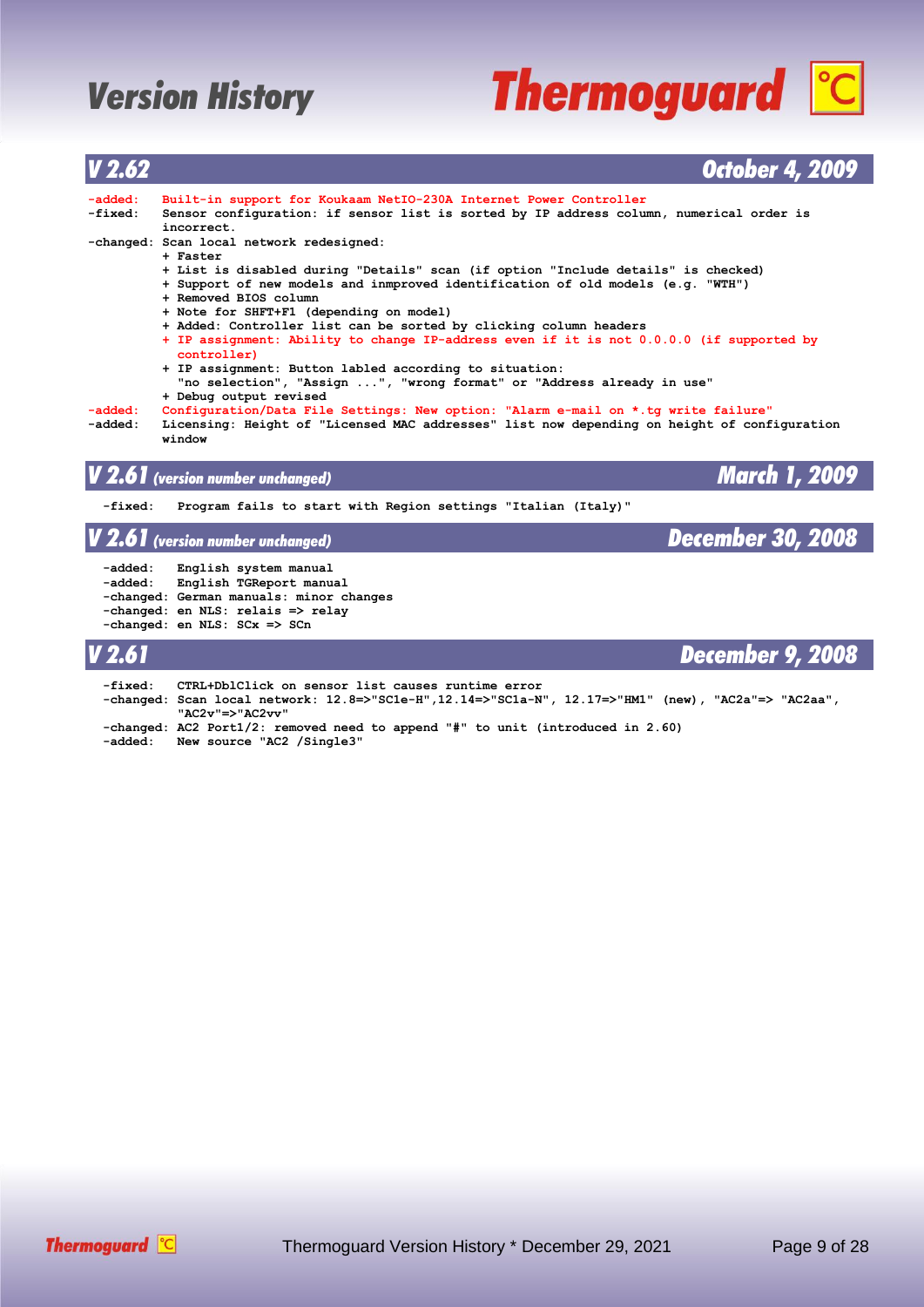# **Thermoguard C**

| V 2.60 | <b>June 10, 2008</b> |
|--------|----------------------|
|        |                      |

| -added:  | New Source: Text file                                                                                                                                       |
|----------|-------------------------------------------------------------------------------------------------------------------------------------------------------------|
| -added:  | Three retries when writing to $\star$ .tg failed (250ms delay in between)                                                                                   |
| -added : | Vista 256px Icon support                                                                                                                                    |
| -added : | XPStyle Support, may be switched off optionally under "Miscellaneous"                                                                                       |
| -added:  | Build date is shown in **Thermoguard START** log message                                                                                                    |
| -added:  | Configuration/General settings: "Next poll at" shows "Guard halted" analogous to Monitor                                                                    |
| -added:  | Sensor config./Basic settings: new buttons for "Enable" and "Write data to *.tg file"                                                                       |
| -added:  | 7bit/8bit option for GSM modem operation                                                                                                                    |
| -added:  | Scan local network: Option "Verbose (slower)"                                                                                                               |
| -added:  | The setup stops and removes the TG service, if installed and reinstalls and restarts it, if                                                                 |
|          | it was running. This ensures that a new service version is used in case an update is                                                                        |
|          | installed in a different target directory than the version currently installed.                                                                             |
|          | If reinstalling the user may enter a specific username/password for the service account.                                                                    |
| -added:  | If the service is running, stopping (and restarting) the Guard in Monitor will stop (and                                                                    |
|          | restart) the service as well                                                                                                                                |
| -added/  | Now, any defined holidays override not only the "non alarm hours" of the general alarmhour                                                                  |
|          | changed: settings, but also "non alarm hours" which may be set for any individual sensor. Added new                                                         |
|          | "holiday"-button on Single sensor configuration dialog/"Alarm settings" tab (providing the                                                                  |
|          | same functionality as the one under Configuration/"General settings" tab).                                                                                  |
| -added:  | Logging: Manual poll of a single sensor if it's in AOF state: User confirmation of revoking                                                                 |
|          | AOF is logged analogous to Manual poll of all sensors.                                                                                                      |
| -added:  | If installing the service the user may enter a specific user for the service account.                                                                       |
|          | -changed: Logging: "Polling sensor x of y": When source is simulation or of new type "text file" no                                                         |
|          | IP is included. At the end of the line, output of the source equals the strings in Sensor                                                                   |
|          | config./Basic settings/"Source" now                                                                                                                         |
|          | -changed: Sensor config./Basic settings: "SCx Port"=> "Source" (044) resp. "Quelle" (049)                                                                   |
|          | -changed: Do not send heartbeat mail if Guard is halted                                                                                                     |
|          | -changed: Alarm popup windows set to "stay on top"                                                                                                          |
|          | -changed: Scan local network: If the HTTP-version poll of a SCx fails, there is no longer an UDP/HTTP                                                       |
|          | mismatch!" error (resulting in an empty controller list), but for each affected SC the new                                                                  |
|          | error message "GET /Version failed (3s timeout)!" is issued and the list will always be                                                                     |
|          | populated.<br>-changed: TGuard can not be started twice any longer                                                                                          |
|          | -changed: Setup revised:                                                                                                                                    |
|          | + using Inno Setup V5.2.3                                                                                                                                   |
|          | + no more TGSvcHlp                                                                                                                                          |
|          | + more detailed handling of accessed files                                                                                                                  |
|          | -changed: New file storage location structure for Vista, configuration data now resides in %ALLUSERS-                                                       |
|          | PROFILE%\Thermoquard Data                                                                                                                                   |
|          | -changed: Program- and configuration paths are written to the log file (but not to the monitor)                                                             |
|          | -changed: Flag SvcPolls now saved to TGuard.ini (PollBySvcRuns=0/1), not in the registry as before                                                          |
|          | -changed: Monitor/Manual cancel of a poll:                                                                                                                  |
|          | No need to wait until all 4 connection retries are done after pressing "Cancel". Now,                                                                       |
|          | "cancel" interrupts immediately and generates a "FAIL" for this sensor, which is written to                                                                 |
|          | the log, sample: "16.10.2007 20:41:22 FAIL (Canceled by user)". However, it does not trigger                                                                |
|          | an AOF though. Additionally even after connected to a HC1 the retrieval of a value can be                                                                   |
|          | canceled without waiting for the 8s default timeout.                                                                                                        |
|          | Sample log message: "16.10.2007 20:41:22 FAIL (Canceled by user while getting value)".                                                                      |
|          | This is convenient during hardware setup and testing phase especially, e.g. if accidentially                                                                |
|          | a wrong IP has been entered etc.                                                                                                                            |
|          | -changed: The icon of the extended logging line "Next poll calculated" is (+) now instead of (i)                                                            |
|          | -changed: Sound support redesigned (did not work with Vista any longer):                                                                                    |
|          | + removed: msdxm.ocx                                                                                                                                        |
|          | + removed: sliders and mute checkboxes from miscellaneous tab                                                                                               |
|          | + removed: mp3 support                                                                                                                                      |
|          | + New log message "The user stopped the WAV replay manually."                                                                                               |
|          | -changed: Removed: stdole2.tlb and oleaut32.dll selfregistration (for Vista)<br>-changed: file associations for *.sim und *.tg will be set already by setup |
| -fixed:  | Although "Write Log file" is disabled, Start and End of Thermoguard is logged to logfile                                                                    |
| -fixed:  | German Logging for Relais Interface:                                                                                                                        |
|          | In the two Log-Messages                                                                                                                                     |
|          | "RelIF Auslösung, Modus [M]: 700ms Impuls an Relais Interface Port #[P] gesendet." and                                                                      |
|          | "RelIF Auslösung, Modus [M]: Relais Interface Port #[P] eingeschaltet."                                                                                     |
|          | [P] equals [M] (02) instead showing the independent Relais-Port-Number (18)                                                                                 |
| -fixed:  | SMTP-Mail: MAIL FROM: und RCPT TO: data now enclosed by "<>"                                                                                                |
| -fixed:  | Case 1)                                                                                                                                                     |
|          | SensorA: Enable calibration=>Enable Switch                                                                                                                  |
|          | SensorB: Disable calibration and Switch                                                                                                                     |
|          | If you browse now from A to B, B's calibration input fields are activated, but shouldn't                                                                    |
|          | Case 2)                                                                                                                                                     |
|          | SensorA: Disable calibration=>Enable Switch                                                                                                                 |
|          | SensorB: Enable calibration, disable Switch                                                                                                                 |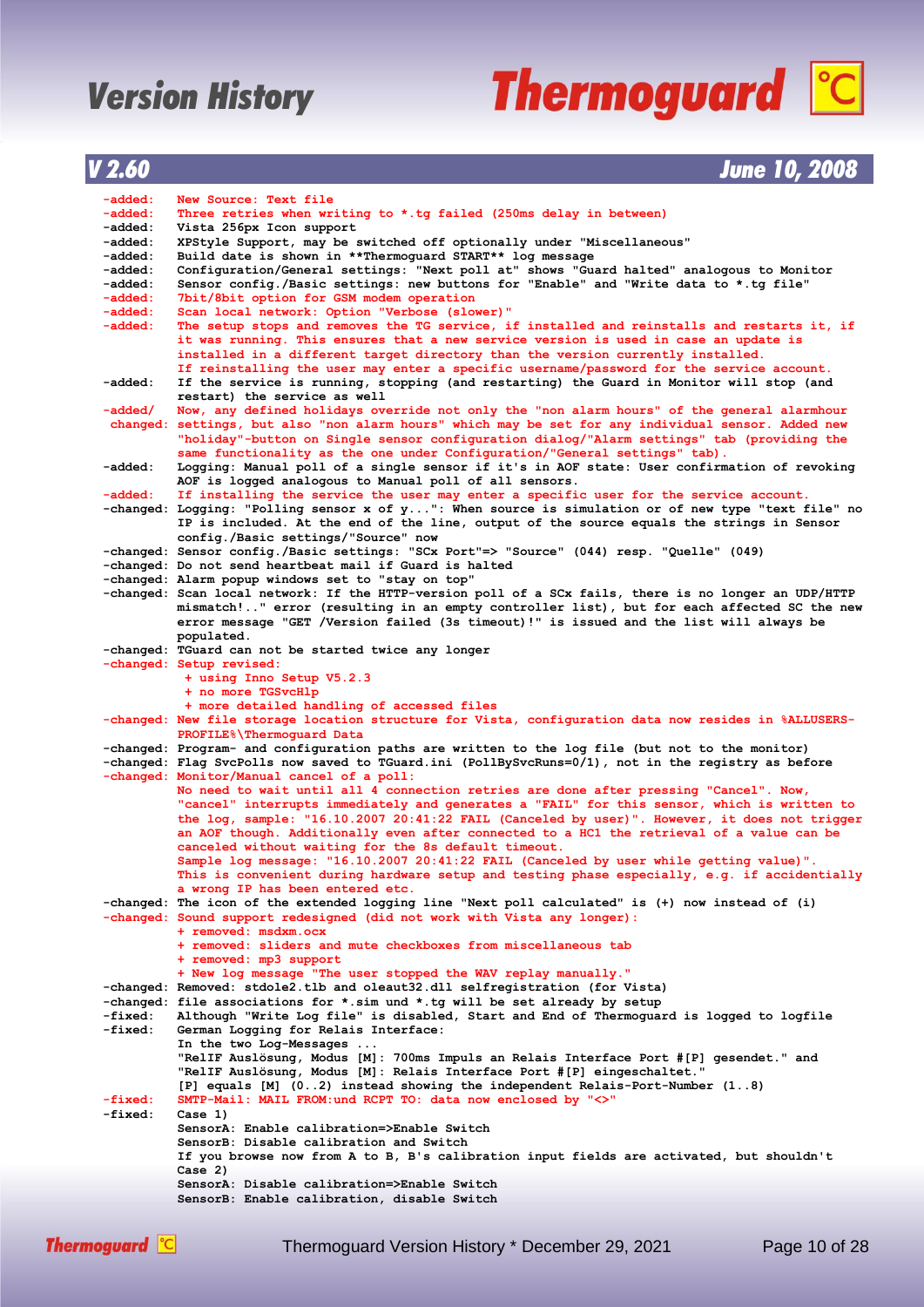

|                       | If you browse now from A to B, B's calibration input fields are not activated, but should                                                                                   |
|-----------------------|-----------------------------------------------------------------------------------------------------------------------------------------------------------------------------|
| -fixed:               | timer problem around midnight                                                                                                                                               |
| -fixed:               | NLS: c.WsPOP3ConnFail not translated                                                                                                                                        |
| -fixed:               | Runtime error when cursor is positioned in Lo or High AlarmLimit input field and ESC pressed                                                                                |
| -fixed:               | Runtime error if a non-executable file is selected as a CAM and trying to execute this file<br>after alarm is triggered.                                                    |
| -fixed:               | If extended logging active and Guard halted, the debug message "Next poll calculated " is<br>generated, but should not.                                                     |
|                       | (If the logpath is not available while the Guard is halted, the attempt to log anything rises                                                                               |
|                       | an error otherwise)                                                                                                                                                         |
| -fixed:               | Sensor list: Doubleclick on line without a sensor entry=>single sensor configuration window<br>shows up => close this window => execute "insert" or "qmon" => runtime error |
| -fixed:               | Doubleclick on an empty sensor list => (wrong) message "User-defined sort order active" shows                                                                               |
|                       | $up \Rightarrow ves \Rightarrow runtime error$                                                                                                                              |
| -fixed:               | NLS (German): "zu Datei schreiben" => "in Datei schreiben"                                                                                                                  |
| -fixed:               | Frame of Poll Indicator not resized correctly on fast machines                                                                                                              |
| <i>TGDecrvpt 2.60</i> |                                                                                                                                                                             |
|                       | addad. VDCt.ia C.panant                                                                                                                                                     |

- **-added: XPStyle Support -added: Vista 256px Icon support**
- **-changed: Supporting new configuration default path structure**
- **-fixed: START-Button not enabled, if long \*.log- or \*.tg-paths displayed in the shortened notation (including "...")**

### *TGRelIF 2.60*

- *XPStyle Support*
- Vista 256px Icon support
- **-added: /CfgDataDir:[path] command line switch**
- Display current configuration file name

- *V 2.52 December 9, 2006*
	- **-fixed: runtime error #13, when polling Hx1, which is set to a baudrate <> 4800 -added: support for SC hardware platform 12.14+12.15**

| V 2.51  | October 15, 2006                                                                                                                                                                                                                                                                                                                                                |
|---------|-----------------------------------------------------------------------------------------------------------------------------------------------------------------------------------------------------------------------------------------------------------------------------------------------------------------------------------------------------------------|
| -fixed: | If the TG service account has no write permission on the application path (but on the log and<br>*.tg path) then the logfile grows rapidly when trying to change the logfile if max logfile<br>size exceeded (trying to write the new logfile extension to TGuard.ini). Now, the current<br>logfile will not grow, but a warning message will be written to it. |
| -fixed: | (internal:) configuration: service state buttons refreshed if svc running and configuration<br>changed (confirm svc restart) although service tab was not currently active.                                                                                                                                                                                     |
| -added: | Scan local network: SC2e/SC8e support                                                                                                                                                                                                                                                                                                                           |
|         | -changed: Program version is not longer displayed in the statusline of monitor and configur. window.                                                                                                                                                                                                                                                            |
|         | -changed: GSM support refactored.                                                                                                                                                                                                                                                                                                                               |
| -added: | GSM support in english documentation                                                                                                                                                                                                                                                                                                                            |
|         |                                                                                                                                                                                                                                                                                                                                                                 |
| V 2.50  | <b>August 9, 2006</b>                                                                                                                                                                                                                                                                                                                                           |

| $-added:$ | Direct SMS support via GPRS modem (configuration/Mail settings tab) for scenarios without a<br>network connection                                              |  |  |
|-----------|----------------------------------------------------------------------------------------------------------------------------------------------------------------|--|--|
| -added:   | Miscellaneous tab: new option "Fire AOF during 'non-alarm hours'". If this option is changed<br>all AOFs are revoked                                           |  |  |
| -fixed:   | SC1e needed "SC2 or SC8 Port1" setting, setting "SC1" did not work ("Sensor missing")<br>(introduced V2.40)                                                    |  |  |
| -fixed:   | Active setting [Global Settings]/"E-mail recipient(s) setting" was effective for heartbeat<br>mail too, this is not intended.                                  |  |  |
|           | -changed: COM-Portnumber range for RelaisInterface extended from 120 to 1255                                                                                   |  |  |
|           | -changed: Shortened text of heartbeat mail for <e-mail sms="" to=""> and new GSM-SMS (max. 140 chars)</e-mail>                                                 |  |  |
|           | -changed: Miscellaneous tab: 1. relabeled option "Never activate AOF status" to "Fire AOF repeatedly"<br>2. If this option is changed all AOFs are revoked now |  |  |
| $-NOTE:$  | New Thermoquard Report version V2.0 released - introducing Thermoquard Live!                                                                                   |  |  |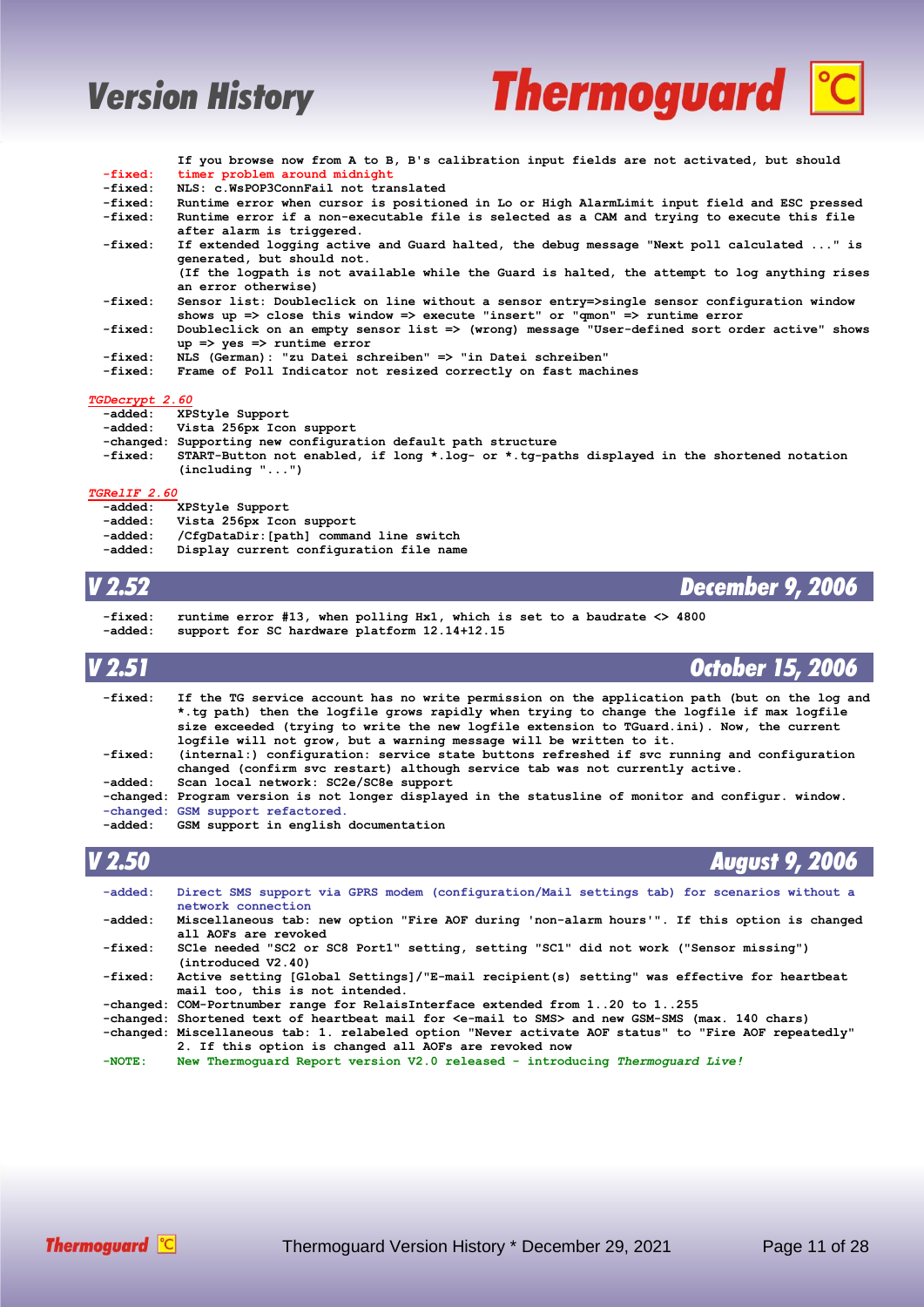### *V 2.40 May 21, 2006*  **-added: Support for Analog Controller AC2 -added: TGScan: support for new HC1 platform 8.4** If TSvcLd.exe not present and trying to install service, mousepointer not switched back to  **"standard pointer" -fixed: If "NO DATA RECEIVED" occurs, MAC showed "N/-A" instead of "N/A" and missing leading space -changed: Sensor config./Basic settings: Fontcolor of port selection dark blue now** *V 2.33 (version number unchanged) March 1, 2006*  **-fixed: Program did not start with english region settings (introduced 2/27)** *V 2.33 (version number unchanged) February 27, 2006*  **-fixed: Program may miss polls, if running on slow AMD-K6 (300MHz) -changed: Tguard.exe always replaced with setup even if same version number, but binary different** *V 2.33 February 19, 2006*  **-fixed: Program may stop polling, if: - daylight saving is set (e.g. on March 26, 2:00 A.M.) - system time is altered manually while TG running - when system is busy for >1 second at calculated point of polltime -fixed: NLS error: "... "Hx1 Sensor missing" recognition exceeded the set limit of %1 for ..." (%1 not replaced with value)** *V 2.32 February 5, 2006*  **-added: Sensor configuration/Alarm settings: New feature to set individual non alarm hours or hours where sensor is disabled -changed: General settings: labels of "Alarm hours" now counting from 00..23 instead of 01..24 -changed: Service: 1) identify "installed" status not using registry query, but returnvalue of Open Service() API function 2) Deleteflag of service (state "delete pending") checked only in status "stopped"**



| $-fixed:$ | Service hung, if extended logging activated and alarm occured                                          |                   |
|-----------|--------------------------------------------------------------------------------------------------------|-------------------|
| V 2.31    |                                                                                                        | December 27, 2005 |
| $-added:$ | English manuals for main program and Thermoquard Report<br>-changed: Addressed some English NLS issues |                   |
| V 202     |                                                                                                        | Navombor 6 2005   |



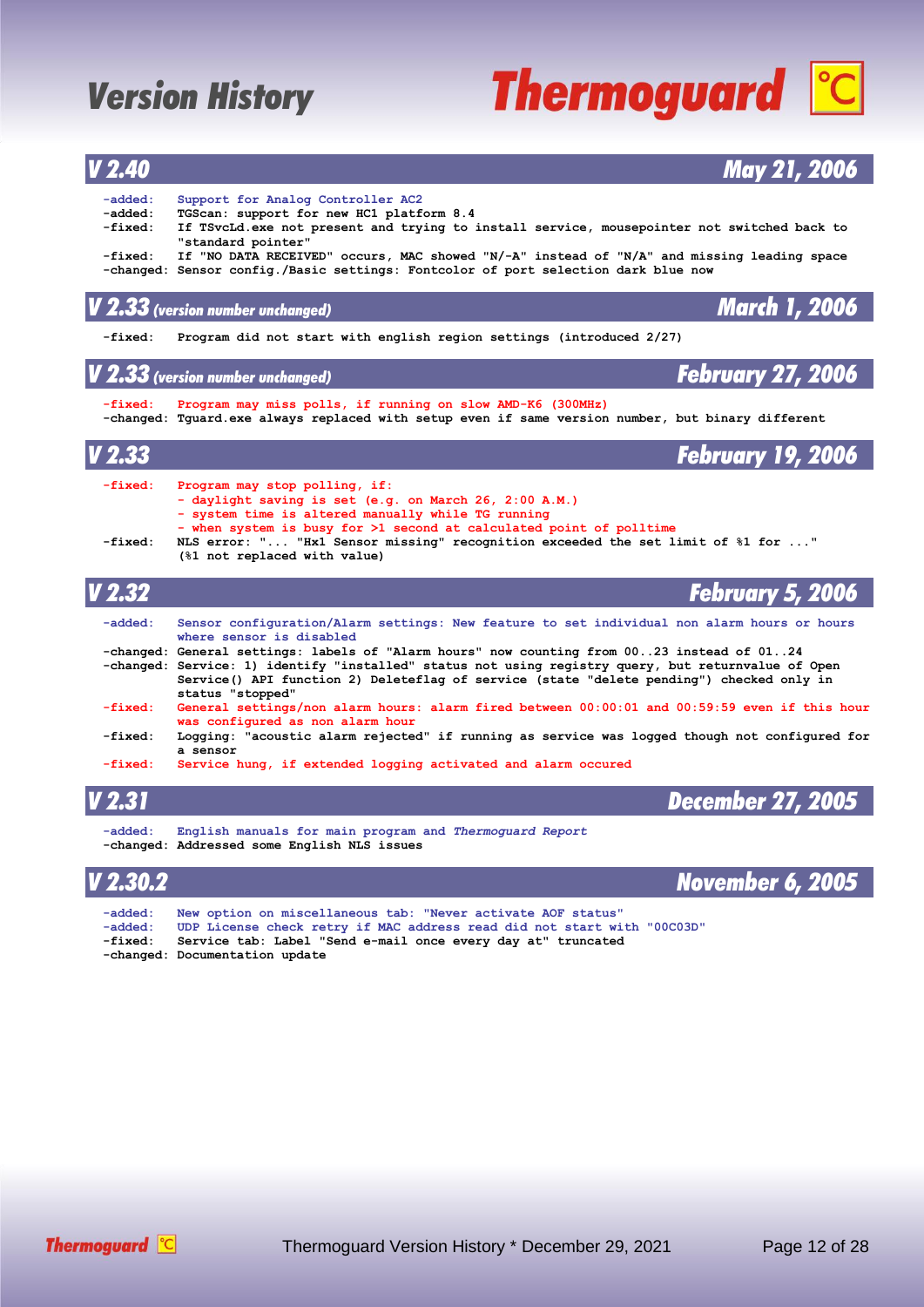## **Thermoguard C**

### *V 2.30 October 23, 2005*

| -added:   | Logging to logfile: two letters preceeding logline indicate if the line has been written by            |
|-----------|--------------------------------------------------------------------------------------------------------|
|           | an interactive instance ("Ix", where x is the instance-ID) or by the service ("SV")                    |
| -added:   | "Switch" mode for SCx                                                                                  |
| -added:   | "Heartbeat" e-mail once a day                                                                          |
| -added:   | NT-service support                                                                                     |
| -added:   | "Read ahead" for Hx1 : polltime for Hx1 cut into half!                                                 |
| -added:   | Scan network: SHFT+F1 on hitlines executes browser with SCx and Telnet port 1111 with Hx1              |
| -added:   | New option on config/miscellaneous tab: "Monitor: clear activity log before poll"                      |
| -added:   | introduced Mail Retry feature                                                                          |
| -added:   | no of testmails configurable                                                                           |
| -added:   | introduced HR1 support                                                                                 |
| -added:   | Sensor missing detection for Hx1                                                                       |
| -added:   | ESC works on OMon too now                                                                              |
|           | -changed: New "AllInOne" Setup                                                                         |
|           | -changed: Scan: SCx list will be sorted always now                                                     |
|           | -changed: Single sensor config.: Entered IP already validated if IP-field loses focus                  |
|           | -changed: No full CPU load when polling                                                                |
|           | -changed: No full CPU load while window "do you want to start another instance" is active              |
|           | -changed: Scan: improved autosizing of columns                                                         |
|           | -changed: Logging to logfile: Tab character used instead of Space to divide logline                    |
|           | -changed: Monitor activity log: Added Space between [computername:username] and logline contents       |
|           | -changed: Logging: Eliminated final "," at the end of (CHG)-class logline                              |
|           | -changed: Monitor/Sensor details: # of errors shows "0" instead of "- - - -" if errorcount ist 0       |
| -fixed:   | Runtimeerror 10053, e.g. if port 8000 is not accessible when polling HCl                               |
| -fixed:   | Single sensor config.: <del> key worked on empty sensor list ("want to delete 0 selected</del>         |
|           | entries?" Confirmation caused runtime error), analog with kbd shortcuts for copying a sensor           |
| -fixed:   | Single sensor config.: Kbd shortcuts (e.g. $\triangle$ DEL>) could be executed while user defined sort |
|           | order was active, now warning message #32                                                              |
| -fixed:   | Company named "Net & Partners" displayed as "Net Partners in Config/Licensing Tab in                   |
|           | "Company"- field                                                                                       |
| -fixed:   | Single sensor config.: If user defined sort order using very last column was active, error             |
|           | message at restart                                                                                     |
| -fixed:   | Alarm limits with SCx Port "Simulation file Humidity" are set anlalog to port "HC1 Humidity"           |
|           | now                                                                                                    |
| -fixed:   | "Note: Global settings active!"-Hint not shown on single config/mail tab although global               |
|           | settings/mail active (introduced in 2.20 w/ NLS)                                                       |
| -fixed:   | Scan: hint "Note: Export list by right clicking" disappeared when resizing window                      |
| $-fixed:$ | double poll (at :00 and :01 Second) if only one "fast" SC (SCla/SCle) is polled                        |
| -fixed:   | Error Message #25 "Invalid IP address: %1" did show "%1" instead of the wrong value                    |
| -fixed:   | Scan: SCx list showed redundant entries                                                                |
|           |                                                                                                        |

*V 2.21 May 8, 2005*

|         | -changed: Filename template for *.log files changed from<br>[prefix] mm-dd-yyyy-hh-mm-ss.log to |
|---------|-------------------------------------------------------------------------------------------------|
|         | [prefix] yyyy-mm-dd hh-mm-ss.log                                                                |
|         | (Note: applies on existing installations not before new *.log is created)                       |
|         | -changed: Filename template for *.tg files changed from                                         |
|         | TGx [strLabel] mm-dd-yyyy.tq to                                                                 |
|         | TGx [strLabel] yyyy-mm-dd.tq                                                                    |
|         | -changed: Status of RelaisInterface writte to HKLM instead of HKCU now (TGRelIF.exe V1.1 too).  |
| -added: | Write application path to registry, e.g. for TGReport                                           |
| $-new:$ | Analyzing software TGReport for calculating Mean Kinetic Temperature and graphic                |
|         | representation (separate setup)                                                                 |

### *V 2.20 (version number unchanged) January 30, 2005*

 **-changed: Some NLS strings: German E-mail to E-Mail; Eventmodus => Eventstatus**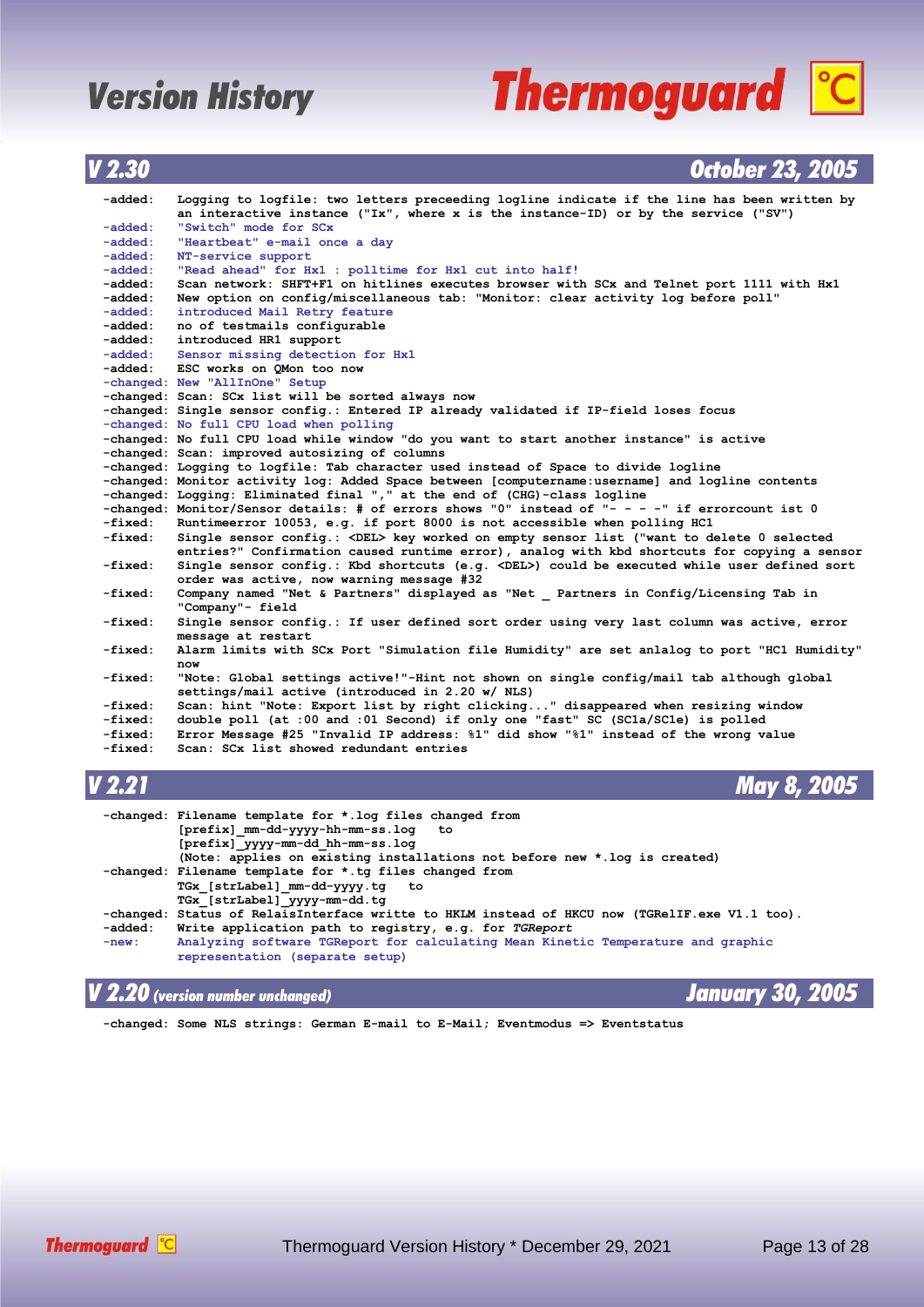# **Thermoguard C**

### *V 2.20 January 13, 2005*

| $-added:$ | National Language Support (NLS) English/German                                                          |
|-----------|---------------------------------------------------------------------------------------------------------|
| $-added:$ | Monitor: 2 <sup>nd</sup> combobox for sensor location                                                   |
|           | Sensor can be selected not only by label but also by location                                           |
| $-added:$ | "Sensor picture ID" support                                                                             |
|           | If a graphicsfile \MM\img\ <label>.xxx (xxx=either jpg, gif, bmp) is found (size 128x96</label>         |
|           | pixel) it is displayed in TG monitor                                                                    |
| -added:   | Configurable alternative MailserverPort for SMTP                                                        |
| -added:   | TGScan identifies I/O-Hw 12.7 as "SC1a" and 12.8 as "SC1e"                                              |
|           | -changed: All soundsettings: Soundfile option and Browse-for-soundfile-button now always enabled; Play- |
|           | button not enabled if soundfile missing or no soundcard installed                                       |
| -fixed:   | Slow systems: Right mouse click on taskbar icon immediately after prg start caused error.               |
|           | Now, icon will not be established in toolbar until main program has been loaded completely              |
| -fixed:   | If modal window active during poll and soundfile alarm triggered, there was no way to switch            |
|           | off sound because the "Stopsound-window" did not re-appear in upper left corner after modal             |
|           | close                                                                                                   |
| -fixed:   | If modal window active during poll monitor win-dow was locked afterwards (intr. 2.10)                   |
| -fixed:   | If global settings active & "no sound" selected & config window displayed when shutting down            |
|           | TG, the global settings "soundfile" option(s) was/were grayed at TG restart                             |
|           | -removed: 10 way files from distribution                                                                |
|           |                                                                                                         |
|           |                                                                                                         |
| V 2.10    | <b>August 14, 2004</b>                                                                                  |
|           |                                                                                                         |
| -added:   | AK Modul-Bus Relais Interface support * New utility TG-RelIF.exe                                        |
| -added:   | Support of ESC key to close windows                                                                     |

- **-changed: "About" credits**
- **-fixed: "Scan local network"-Speed slow**

 **-fixed: If a frame was disabled and reenabled, contained radio button option changed value when browsing with TAB (applies to: "Authentication required", global settings sound options, CAM execution options, AOF sound options) -removed: Inadequate tooltip on "show last log..." button**

 **-added: "Scan local network": Dialogbox after assigning IP for a "manual" pause allowing the controller to reset itself before a new rescan takes place.**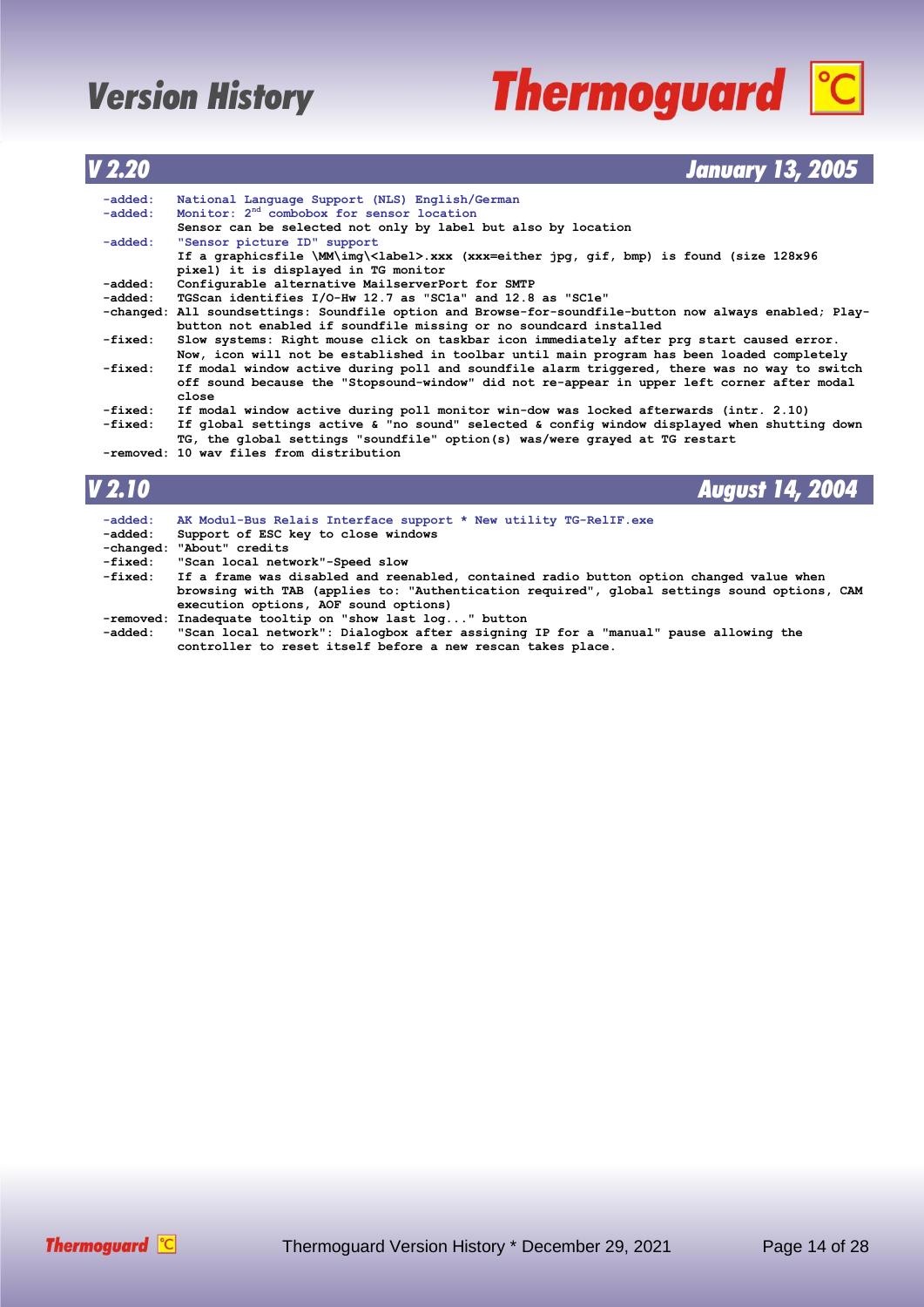# **Thermoguard C**

| V <sub>2.0</sub>   | <b>August 1, 2004</b>                                                                                                                     |
|--------------------|-------------------------------------------------------------------------------------------------------------------------------------------|
|                    |                                                                                                                                           |
| -added:            | HygrolanController (HC) Support                                                                                                           |
|                    | -changed: Former Advanced Configuration window merged into main configuration                                                             |
|                    | -changed: Scan local network moved to Configuration tab                                                                                   |
|                    | -improved: Scan local network (speed, reliability, HC-support)                                                                            |
| -added:            | Configuration window sizeable now                                                                                                         |
| -added:            | Show last logfile function                                                                                                                |
|                    | -changed: Single sensor config redesigned:                                                                                                |
| -added:            | * 2point calibration support on separate Tab                                                                                              |
|                    | * simulation/temp and simulation/humidity now                                                                                             |
|                    | selectable as special SCxPorts in combobox                                                                                                |
|                    | * icon illustrates SCx Port                                                                                                               |
|                    | * status bar shows sensor label                                                                                                           |
|                    | * alarm settings moved to separate tab                                                                                                    |
|                    | * Activate and Write data to *.tg file<br>checkboxes enlarged                                                                             |
|                    | * switching IP<=>hostname redesigned                                                                                                      |
|                    | * support for ports 8089 in hostname mode (non HC) (more than one SC in dynDNS scenario)                                                  |
|                    | * various new keyboard shortcuts (ALT+char)                                                                                               |
| -added:            | Play test tune on miscellaneous tab                                                                                                       |
|                    | -removed: [TGSimulation.Settings]-section in *.sim files obsolete, unit will be set dependent of new                                      |
|                    | simulation ports (see above)                                                                                                              |
|                    | -removed: global setting "simulation"                                                                                                     |
|                    | -changed: Backup of distribution-TGuard.ini in \doc renamed from Tquard.bak to Tquard.ini.bak                                             |
|                    | -changed: Default timeout increased to 8 seconds again (HC needs longer timeout)                                                          |
|                    | -changed: Qmon: replaced    with " <crlf>" in custmailbody</crlf>                                                                         |
|                    | -changed: Unit included in *.tg file lines                                                                                                |
|                    | -changed: monitor redesigned:                                                                                                             |
|                    | * single poll on activity tab possible, linked to "single sensor details" tab                                                             |
|                    | * licensing moved to configuration window                                                                                                 |
|                    | * total number of polls moved to uptime tab                                                                                               |
|                    | * keyboard shortcuts "+" and "-" (poll all/this); F4 (AOF Reset), F5 (new: show last *.tg)                                                |
| -added:            | "Single sensor details" tab: Show last *.tg file                                                                                          |
| -added:            | Single sensor configuration: Dialog when trying to edit or right click single sensor: "Do you<br>want to reestablish default sort order?" |
|                    | -changed: Focus transferred to config window when config window called from monitor and vice versa.                                       |
| -added:            | 44 CAM parameters now                                                                                                                     |
| -fixed:            | Single sensor config: Invalid entry=>cancel=> invalid err msg. - Now, user must first confirm                                             |
|                    | that he want to apply changes after cancelling before invalid err msg. appears                                                            |
|                    |                                                                                                                                           |
| V 1.96             | <b>May 2, 2004</b>                                                                                                                        |
|                    |                                                                                                                                           |
| -added:            | Advanced configuration/Miscellaneous: Proxy support                                                                                       |
| -added:            | Hostname instead of IP Address supported alternately e.g. for DynDNS Router setup scenario                                                |
| -added:            | Intitial IP assignment for SCx via "Scan local network" function possible                                                                 |
|                    | -redesgn: * eliminated 2002000ms polltime adjustment:                                                                                     |
|                    | Now, incoming HTTP data will be recognized as soon as it is "ready" resulting in minimum                                                  |
|                    | poll cycle-times                                                                                                                          |
|                    | * "simpause" eliminated accordingly.                                                                                                      |
| -added:            | Advanced configuration/Miscellaneous: New option "Skip dialog when shutting down"                                                         |
| -added:            | Some more log messages in "Extended logging"-mode                                                                                         |
| -added :           | CRLF resp. LF in log messages will be replaced with " "                                                                                   |
|                    | -changed: http-requests will be sent with "HTTP/1.0" so a "404" response (instead of "no data") issued                                    |
|                    | by SCx in case of false configuration (e.g. SC8-Port assigned to SC1) can be dismissed                                                    |
|                    | quicker.                                                                                                                                  |
|                    | -changed: column header "IP" changed to "IP/Host" type for single sensor config list and sensor                                           |
|                    | inventory export file.                                                                                                                    |
|                    | -changed: msdxm.ocx claims to be version 0.0.0.0., so it will not cause the MSI error message 1931 any                                    |
|                    | more.                                                                                                                                     |
| -fixed:<br>-fixed: | ESMTP authentication using separate connection<br>"Reset paths method" did not consider AOF-File and CAM-File path                        |
| $-$ fixed $\cdot$  | columnuidth-outcodiust of monitoria patiuity log is limited to 250 may shappators now                                                     |

- **-fixed: columnwidth-autoadjust of monitor's activity log is limited to 259 max. characters now (= max. characters a listview control can display)**
- **-removed: "frmXXX Load/Unlad" log messages from extended logging**
	- **-removed: msstdfmt.dll from distribution; not used**

```
 -Build: Built with VS6 SP6
```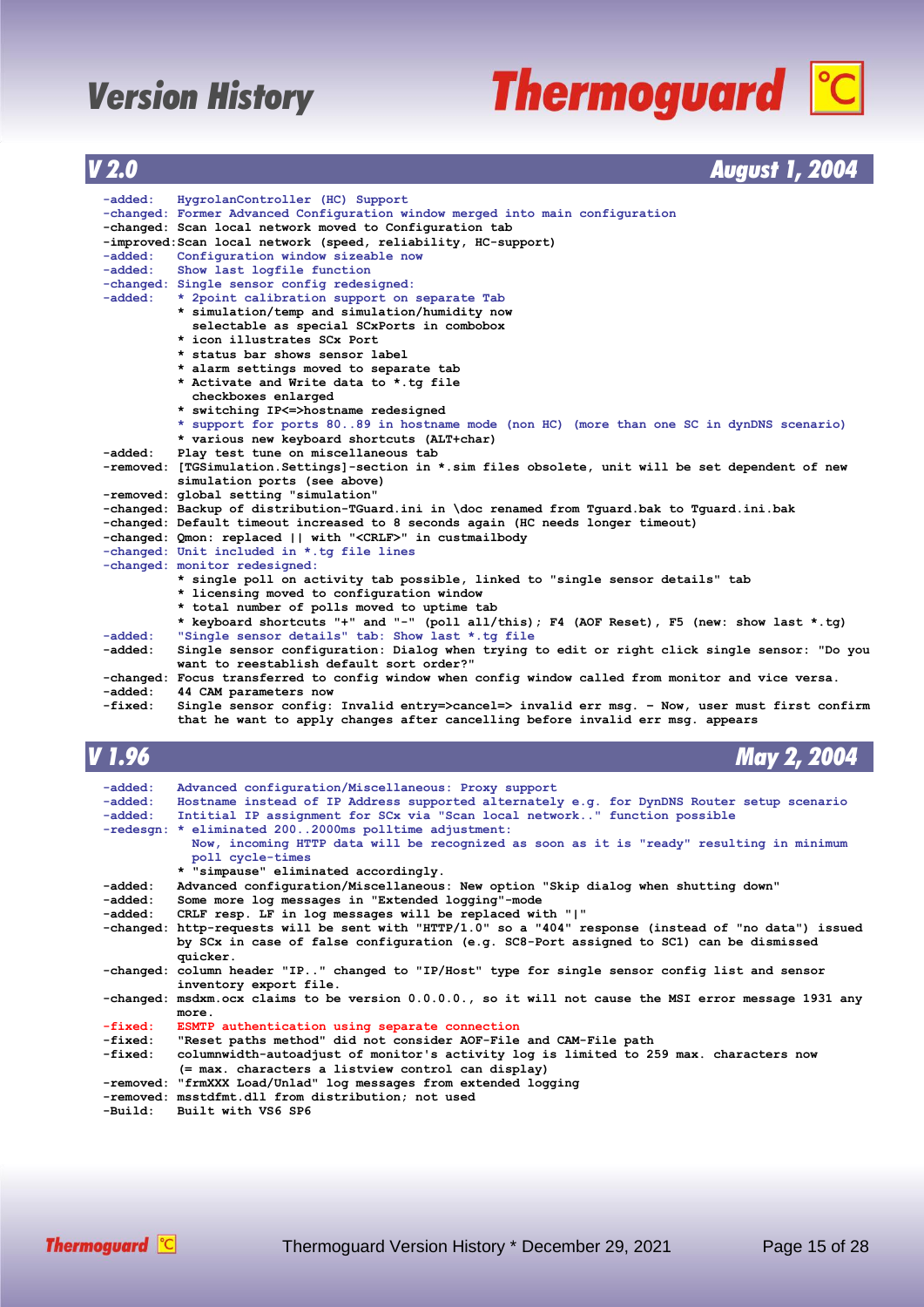# **Thermoguard C**

### *V 1.95 February 20, 2004*

| -added:   | Advanced configuration/Logging: New option Encrypt Logfile                                                                                                |
|-----------|-----------------------------------------------------------------------------------------------------------------------------------------------------------|
|           | Configuration/Data file settings: New option Encrypt *.tg files                                                                                           |
| -added:   | New decryption utility TGDecrypt.exe                                                                                                                      |
|           | Shortcut for TGDecrypt added by installation to Start/Programs/Thermoquard menu                                                                           |
| -added:   | Monitor/License info:                                                                                                                                     |
|           | New Feature "Scan local network for SCx" lists all sensorcontrollers with their MAC and IP                                                                |
|           | addresses and performs an integrity check: Which SCx are in license, but can not be found in                                                              |
|           | network and vice versa.                                                                                                                                   |
| -added:   | Optional Holiday settings overriding non-alarmhour settings: Perform always alarm action on                                                               |
|           | these dates                                                                                                                                               |
| -added:   | Version added to "**THERMOGUARD START/END**" log strings                                                                                                  |
| $-fixed:$ | Poll time increased significantly relative to number of lines in monitor's activity log                                                                   |
| $-fixed:$ | Email: Timestamp for GMT difference incorrect for non-daylight saving dates                                                                               |
| -fixed:   | If AOF Email configured for a sensor the mail did not fire if the (rare) cause was "#10061                                                                |
|           | Connection forcefully rejected"; in addition "(#10061)" will be appended to the alarm string                                                              |
|           | now                                                                                                                                                       |
| -fixed:   | Clearing an entry on Configuration=>"Mail settings" saved as value "1" instead of empty                                                                   |
|           | value (introduced in 1.94)                                                                                                                                |
| -fixed:   | Single sensor config./Base settings and Advanced configuration/Global settings:                                                                           |
|           | Background color for "Low limit settings" frame was "Menu bar" instead of "Button face"                                                                   |
|           | (visible on Windows XP)                                                                                                                                   |
| -fixed:   | When clicking on Monitor activity log while sensor list is empty, runtime error #5 occured                                                                |
| -fixed:   | Path selection dialog for *.log-, *.sim-, *.tg-paths shows no title (introduced in 1.91)                                                                  |
|           | -removed: volumecontrol.ocx from distribution/installation; using mixer API directly now                                                                  |
|           | -changed: About-Dialog: Exchanged link www.thermoguard.de against www.thermoguard.com; scrolling                                                          |
|           | credits show three Thermoquard URLs now (.com/.de/.ch)                                                                                                    |
|           | -changed: Advanced configuration/Miscellaneous:                                                                                                           |
|           | * Rearranged controls                                                                                                                                     |
|           | * Added volume-value below sliders                                                                                                                        |
|           | * Added "Mute (all)"-Checkboxes below sliders                                                                                                             |
|           | Renamed "Max. response time for one sensor query" to "Time for one sensor query"                                                                          |
|           | -changed: Default button for Message #2 ("Apply configu-ration changes?") changed from second ("No") to                                                   |
|           | first ("Yes")                                                                                                                                             |
|           | -changed: Max. lines for monitor's activity log decreased from 999999 to 10000 in distribution                                                            |
|           | TGuard.ini                                                                                                                                                |
|           | -changed: Default single sensor IP timeout decreased from 10 to 2 seconds for the two distribution                                                        |
|           | sample sensor entries too (analog to second last point of version 1.94 history)                                                                           |
|           | -changed: Hex-Characters in MAC-Address output (Monitor/License Info and Log-message " is licensed")                                                      |
|           | divided by "-" $(00-C0-3D$ instead $00C03D$ )                                                                                                             |
|           | -changed: Increased Monitor height (for WinXP)<br>-changed: Advanced configuration/Miscellaneous/"Generate API messages" moved to Advanced configuration/ |
|           | Logging/"Extended Logging"; new functionality:                                                                                                            |
|           | * Events from all log classes will be logged.                                                                                                             |
|           | * Additional events (marked with '+' in Monitor's activity log) will be logged.                                                                           |
|           | * Logging will be directed to system's debug-channel additionally                                                                                         |
|           |                                                                                                                                                           |

*V 1.94 December 14, 2003*

| -added: | Single sensor configuration:                                                                           |
|---------|--------------------------------------------------------------------------------------------------------|
|         | Sensorspecific configuration of a replacement text for "SENSOR MISSING" AOF message                    |
| -added: | Advanced configuration/Logging:                                                                        |
|         | Optional Computername and Username prefixes                                                            |
| -added: | Separating line "=====" before "**Thermoquard START**" in logfile                                      |
| -added: | Advanced config: "Log output" tab renamed to "Logging"                                                 |
| -added: | Configuration/General Settings:                                                                        |
|         | Specific hours of a week can be excluded from any alarm action while monitoring and logging            |
|         | continue ("Nightshift only" alarm functionality)                                                       |
| -added: | Statusbar at bottom of Monitor window showing TG version and name of customer                          |
|         | -changed: Logfile settings moved from Configuration/GeneralSettings to Advanced Configuration/Logging  |
|         | -changed: Default single sensor IP timeout decreased to 2 seconds due to multiplying retrial mechanism |
|         | introduced in 1.90                                                                                     |
| -fixed: | AOF Test did not play AOF sound.                                                                       |
|         |                                                                                                        |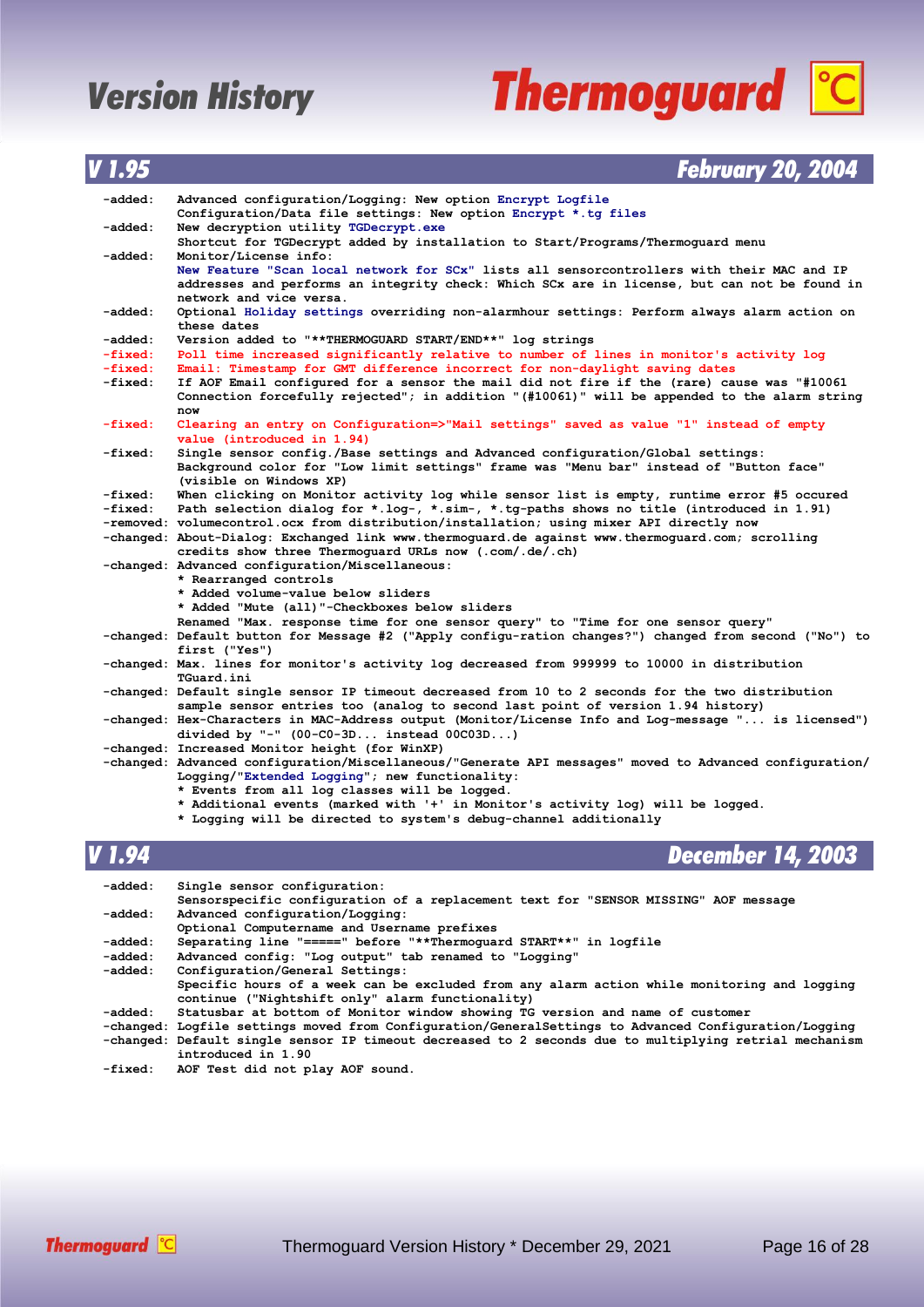# **Thermoguard C**

*V 1.93 July 4, 2003*

| -added: |         | Monitor: "Release AOF latched state?"-dialog for "Poll now!"- (on Single sensor status<br>tab) and "Poll!" (on Activity tab)-buttons implemented |
|---------|---------|--------------------------------------------------------------------------------------------------------------------------------------------------|
| -added: |         | "AOF Reset"-button on Monitor/Single sensor status (duplicates rightmouseclick-functionality<br>on "Latched: "-area).                            |
| -added: |         | "Hide Adv"-button on Adv. config. settings dialog                                                                                                |
| -added: |         | Critical errors which lead to a program abortion (e.g. ini-versionlevel mismatch or invalid                                                      |
|         |         | value for an ini entry) are written to logfile now.                                                                                              |
| -added: |         | FAIL events are logged to *.tg too now                                                                                                           |
| -added: |         | new utility "StopSndTG" provided on CD                                                                                                           |
|         | -added: | Single sensor configuration redesigned:                                                                                                          |
|         |         | Dialog divided into 4 tabs.                                                                                                                      |
|         |         | * Sensor description-"switching" obsolete now.                                                                                                   |
|         |         | * Customized mail subject and body                                                                                                               |
|         |         | * AOF and CAM made sensor specific! CAM-trigger                                                                                                  |
|         |         | added & TG-paras xmitted optionally                                                                                                              |
|         |         | -changed: ini-versionlevel is checked before reading complete ini                                                                                |
|         |         | -changed: Port 1 and 2 combobox-strings in single thermo config show "SC2/8" instead of "SC8" now                                                |
|         | -fixed: | Instance check claims "one or more instance(s) already running" if a window's titlebar shows                                                     |
|         |         | "Thermoquard", e.g. Windows 2000 explorer window shows default TG installation path and                                                          |
|         |         | folder viewing option "display the full path in title bar is deactivated. App's title changed                                                    |
|         |         | to "Thermoquard " (with a trailing space)                                                                                                        |
| -fixed: |         | Alarm-off graphics (upper left corner) not in a perfectly round shape                                                                            |
| -fixed: |         | SMTP timestamp did not support daylight saving offset on systems where activated                                                                 |
| -fixed: |         | QMon marked entries as global active ("#") though global settings mainswitch unchecked                                                           |
|         |         |                                                                                                                                                  |

### *V 1.92 (version number unchanged) May 29, 2003*

**-added: Support for new F/W 1.33, SC8**

| V 1.92  | <b>May 18, 2003</b>                                                                                                                                                                                                                                                                                                                                                     |
|---------|-------------------------------------------------------------------------------------------------------------------------------------------------------------------------------------------------------------------------------------------------------------------------------------------------------------------------------------------------------------------------|
| -added: | Improved handling of multiple instances:<br>If one or more instances are already running, the user may decide in a startup-warning-<br>dialog if he wants to add another one. An instance counter ID $" - (x)"$ is appended to all<br>major window-titles up from second instance. The tooltip and the "About"-menuentry of the<br>tray icon show this instance ID too. |
| -fixed: | TG performs up to 3 winsock connection-retrials on nonfatal error 10061 ("Connection<br>forcefully rejected") and when interrogating license via UDP                                                                                                                                                                                                                    |
| -fixed: | "Subscript out of range"-err when clicking repeatedly on "close all msg windows" icon<br>in monitor while closing process is still active                                                                                                                                                                                                                               |
| -fixed: | Wrong month as sendmail date showed on non english region settings for months where<br>3-digit abbreviation differs from english syntax                                                                                                                                                                                                                                 |
|         | -changed: Default values altered: Keep old logfiles=1, PopUpMax=20<br>-changed: Verbose information in "cannot log"-alarm message window                                                                                                                                                                                                                                |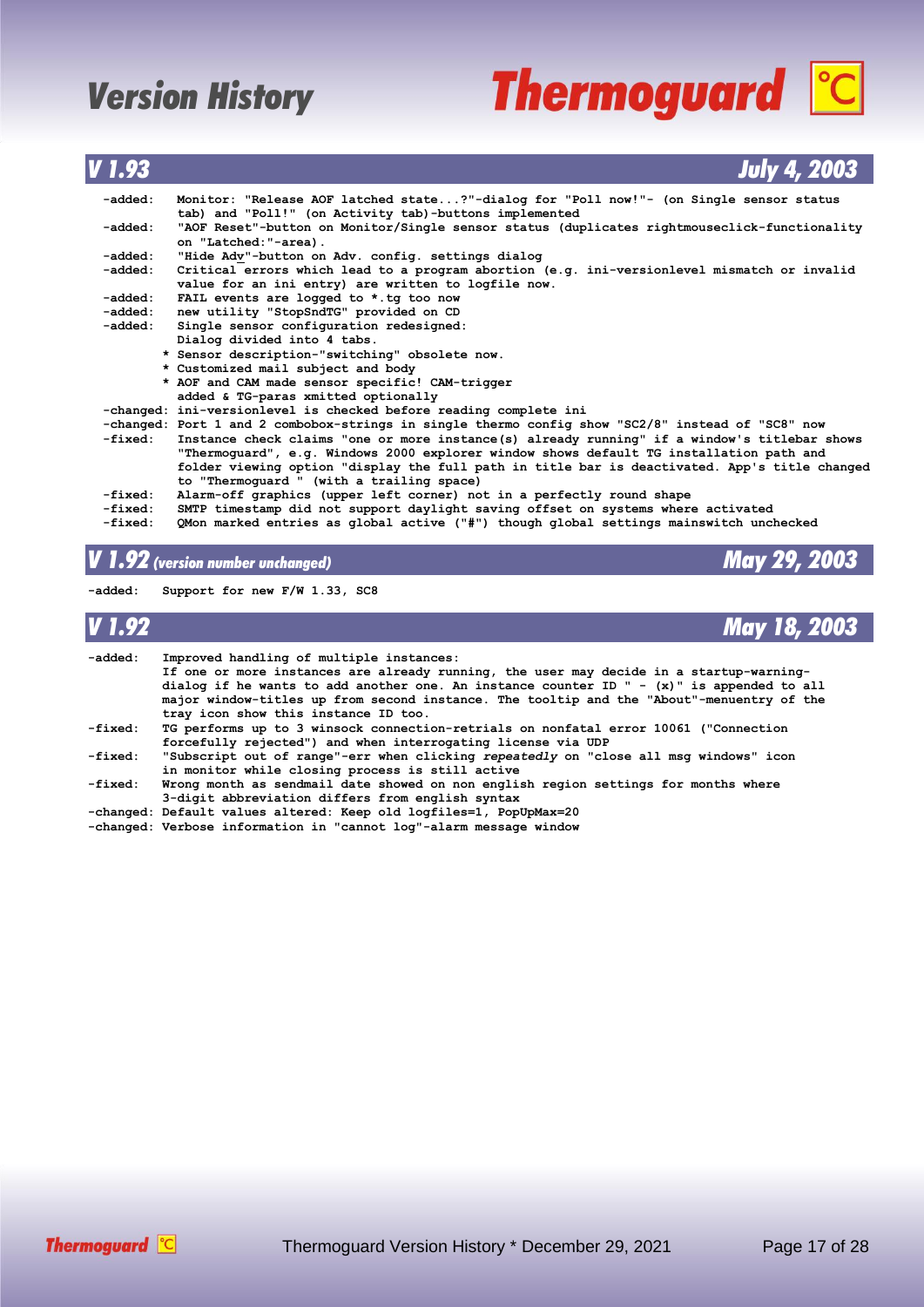# **Thermoguard C**

### *V 1.91 Januar 25, 2003*

|         | -changed: Alarm Messages shortened for SMS 160char limit                                                                                                                                                                                   |
|---------|--------------------------------------------------------------------------------------------------------------------------------------------------------------------------------------------------------------------------------------------|
|         | -changed: Alternative CompactPath routine using API func of user32.dll eliminates former need to<br>distribute shlwapi.dll                                                                                                                 |
|         | -changed: in *.msi, the following files are updated to their latest versions: tabctl32.ocx,<br>mswinsck.ocx and msybym60.dll                                                                                                               |
|         | -changed: En/Disabling buttons and frames when testing sound ("Play"-button) revised                                                                                                                                                       |
|         | -changed: "Test CAM" and "Test AOF" buttons now independent from parent frames                                                                                                                                                             |
|         | -changed: Fontsize for msi installation messages decreased with ORCA                                                                                                                                                                       |
|         | -added: After Shutdown/Restart, TG remembers activation state of monitor and config. windows (written<br>to/read from TGuard.ini)                                                                                                          |
| -added: | Added up/down-Controls on Advanced Config tab Miscellaneous for "Max. popup windows" and<br>"Max. response time"                                                                                                                           |
| -added: | File extensions .tg and .sim are associated to the current application setting for document<br>type .txt on TG start. As a result, doubleclicking on .tg or .sim files open these files<br>using the specified application for .txt files. |
| -added: | PopUpWarning Window's "frame"-color indicates warning type: blue=loViol, red=hiViol,<br>black=AOF                                                                                                                                          |
| -added: | Special Mail subject support for SMS: own subject can be specified in pipe symbols:<br> *BODY#  in ToName or CcName fields                                                                                                                 |
| -fixed: | Sendmail used fixed time zone GMT +0200                                                                                                                                                                                                    |
| -fixed: | After testing/playing sound, OK/Cancel buttons remained disabled e.g. with non-us country<br>setting and national ressource Vb6xx.dll present.                                                                                             |
| -fixed: | Mail subject "Thermoguard Alarm Mail" missing (created in V1.90)                                                                                                                                                                           |
| -fixed: | AOF off $\Rightarrow$ on $\Rightarrow$ AOFTest did not execute w/o preceeding "apply"                                                                                                                                                      |
| -fixed: | Single Thermo config: Keyboard shortcuts introduced in 1.90 (e.g. CTRL+C) were active in<br>Shift-Listentry mode too                                                                                                                       |

*V 1.90 November 28, 2002*

| -added: | Introduced Custom Alarm Module (CAM) interface                                                      |
|---------|-----------------------------------------------------------------------------------------------------|
| -added: | Introduced Alarm on Fail (AOF) feature, new (FAIL) log class                                        |
| -added: | Support for multiple mail recipients (separated by ";"); max.length of input field increase         |
|         | from 50 to 200 characters                                                                           |
| -added: | Response time for one sensor query (wait time for temper. value) now adjustable from                |
|         | 2002000 milliseconds (former versions=fixed 2000). Additionally, if at first try, no data           |
|         | is received, TG performs two retrials.                                                              |
| -added: | Monitor window is resizable now                                                                     |
| -added: | All window sizes/positions saved to TGuard.ini/restored at restart                                  |
| -added: | "SC8-PortX" appended to Infostring in Alarm/Log-messages                                            |
| -added: | introduced Global settings "main switch"                                                            |
| -added: | "Export sensor inventory" function in context menu of sensorlist                                    |
| -added: | Sensorlist: INS/DEL, CTRL+C/CTRL+V and CTRL+INS/SHFT+INS keys are supported now                     |
|         | -changed. Sensorsettings now stored in TGuard.scx instead of TGuard.ini. Increased performance with |
|         | some 100 sensors configured                                                                         |
|         | -changed: Introduced Advanced settings form                                                         |
|         | -changed: Renamed "(single) thermo" => "sensor"                                                     |
|         | single sensor config:                                                                               |
|         | "IP/Host" => "IP Address"                                                                           |
|         | "Basic sensorcontroller settings"=>                                                                 |
|         | "Basic sensor settings"                                                                             |
|         | "Multi Sens" => "SCx Port"                                                                          |
|         | (in Multi Sens-Listbox:)                                                                            |
|         | "Sensor $\#x$ " => "SC8 PortX", "(SC1)"=>"SC1"                                                      |
|         | -changed: PopUpWindows Test: Window count compared to saved setting only now                        |
|         | -changed: Sensorlist: Lo/HiLim/Calib columns rightjustified                                         |
| -fixed: | Changing the unit $C/F$ sets all lo/hi/cal to def. settings -2.5/7.5/0 in sensorlist                |
| -fixed: | While incorrect Logfilepath setting active trying to confirm single sensor setting change           |
|         | caused endless loop                                                                                 |
| -fixed: | Reloading *.lic.bak resulted in loss of previous *.lic; now, Date/time string preceeds *.lic-       |
|         | backup-files                                                                                        |
| -fixed: | Starting TG and 4 times Alt+F4+"Yes"=> Error                                                        |
| -fixed: | Runtime error when trying to play non-multimedia file                                               |
| -fixed: | Runtime error when trying to play an "empty" soundfile spec                                         |
|         |                                                                                                     |

### *V 1.80 August 30, 2002*

**-added: Full SC8 sensorcontroller support -changed: Order of Configuration tabs -changed: minor label changes (e.g. xxx-Server=>Sensorcontroller)**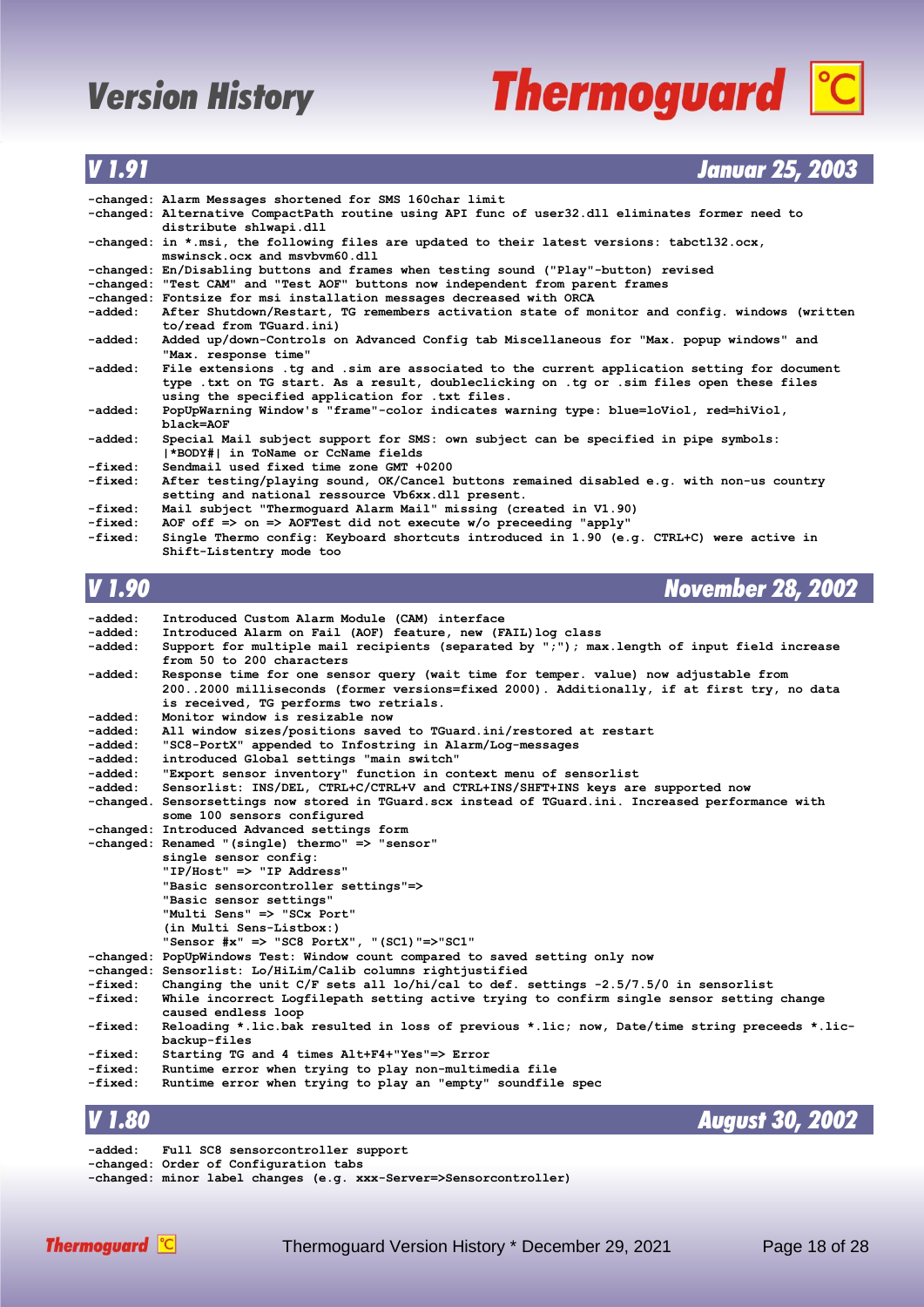# **Thermoguard C**

### *V 1.75 August 14, 2002*

#### **- (internal evaluation version)**

| V 1.60            | May 7, 2002                                                                                                                                                                                           |
|-------------------|-------------------------------------------------------------------------------------------------------------------------------------------------------------------------------------------------------|
| -added:           | SMTP-Response Code logged in case of unexpected response for improved mail failure<br>diagnostics                                                                                                     |
|                   | -changed: Renamed all WTG WebThermoGuard to TG=Thermoguard including all related file naming:<br>.wtq=>.tq wtq.ini=>TGuard.ini etc.                                                                   |
| -fixed:           | After ESMTP-Authentication no alarm mail sent                                                                                                                                                         |
| V <sub>1.50</sub> | <b>January 20, 2002</b>                                                                                                                                                                               |
| -added:           | Right mouse click on Configuration/Single thermo config.list: new form allows for Activation/<br>Deactivation/Inversion of all selected entries in a single step (doubleclick on option<br>supported) |
|                   | -changed: improved performance while browing single thermos in Single thermo configuration form<br>(now no ini file access)                                                                           |

**-changed: exe compiled to P-Code as WTG app does not require Native Code => exe-size shrinked significantly**

|         | -changed: VSI installer to compress "optimized for size" resulting in lower *.msi file size      |
|---------|--------------------------------------------------------------------------------------------------|
|         | -changed: Encryption routine altered => New lic-file format Licfile size increased from 22222 to |
|         | 123123 Bytes. New format used for Mailserver authentication entry in wtg.ini too                 |
| -fixed: | Monitor/License info/Reload lic file:                                                            |
|         | Despite the file selection dialog has been canceled by the user, WTG performed and logged        |
|         | redundant refresh of licfile using current lic.                                                  |

**-fixed: Configuration/Global mail settings / button "Set password": Misplaced tooltip text; removed**

### *V 1.00 (version number unchanged) January 13, 2002*

**-fixed: Monitor/Single thermo status: Inactive label listitems were not refreshed when renaming thermo in Configuration/Single thermo configuration dialog -added: http GET command supports old F/W vers. now -changed: WAVs shrinked still a little bit**

### *V 1.00 (version number unchanged) December 4, 2001*

- **-added: Monitor/License info: interactive Refresh of license file supported**
- **-fixed: Single Thermo Configuration: Wrong label: "IP/Multi" changed to "IP / Host"**
- **-fixed: QMon: 2nd Tab-Pos. too small for small screen fonts**
- **-fixed: Monitor: After Stopping and restarting the Guard, forecolor of countdown remained red instead of blue**
- **-fixed: Tray: Trying to open Configuration while modal window is displayed (error message) resulted in runtime error**
- **-changed: Configuration: New General Settings Tab Design**

### *V 1.00 (version number unchanged) November 25, 2001*

**-changed: New About-Window Design**

- **-fixed: "Play"-Button active though no soundcard**
- **-fixed: Manual Reset function for ALL thermos not possible, if currently displayed thermo value = 0 -fixed: Runtime error when popup window or "stop sound" window launched, but modal form (e.g. single thermo config or "About") active**

### *V 1.00 (version number unchanged) November 24, 2001*

**-changed: MSI support** Support for future 8portMultiThermo Device **-changed: Port set to 80 permanently, Command= not longer in wtg.ini**

### *V 1.00 (version number unchanged) November 20, 2001*

**-changed: Configuration: General settings: Renamed frame caption "System debug" to "API messages" -fixed: Configuration: Global mail settings: After "Test send mail", buttons "Test" of Dialup and Authentication enabled even if these modes were not active. -fixed: Configuration: Global mail settings: "Test send mail" called Dialup even if Dialup not activated**

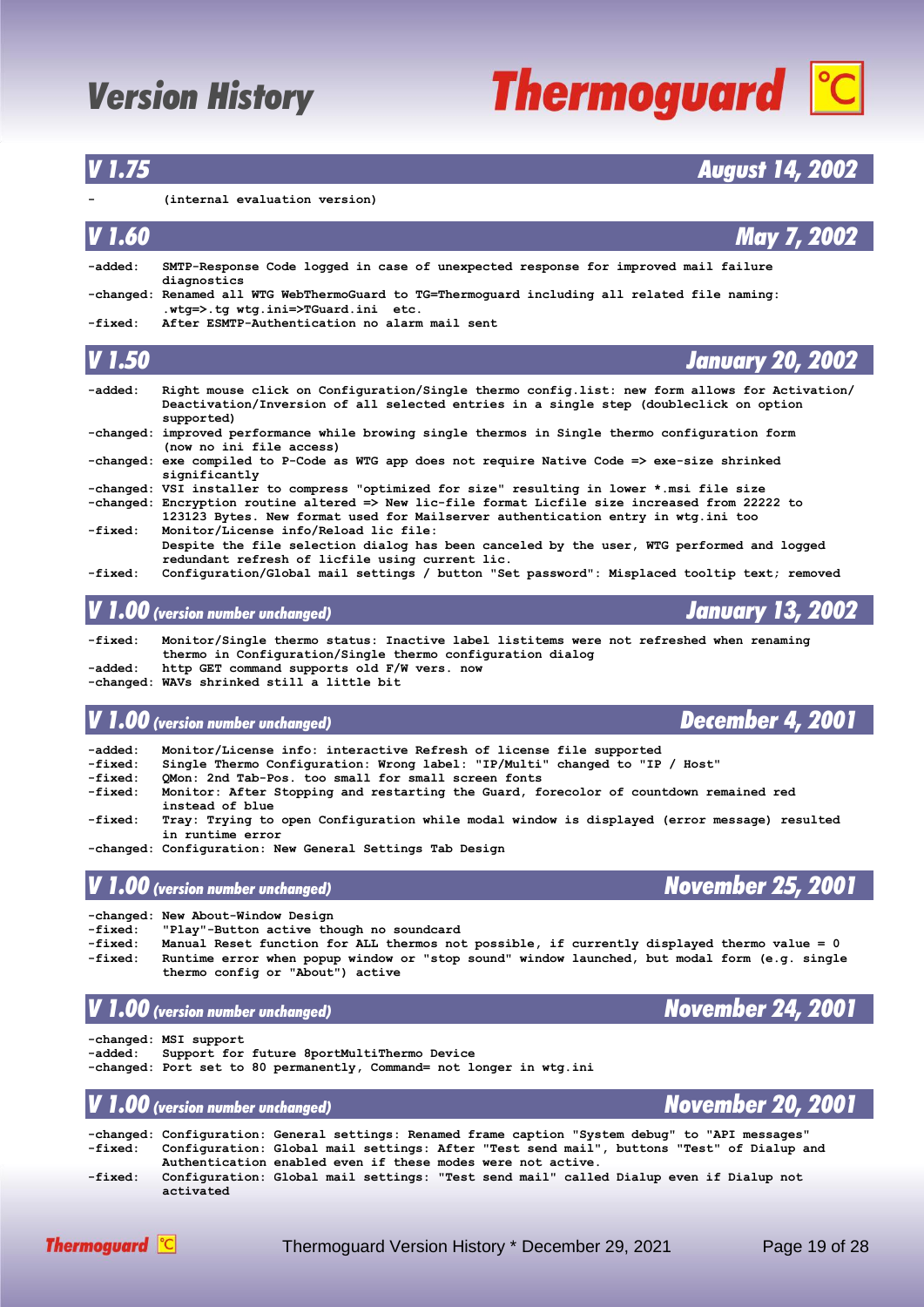# **Thermoguard C**

### *V 1.00 (version number unchanged) November 19, 2001*

|         | -changed: About-Credits: new text                                                          |
|---------|--------------------------------------------------------------------------------------------|
|         | -changed: sim-file 30Min: first value 4,6=>4.6                                             |
|         | -changed: 4,6 also valid if regional settings's dec. separator is "."                      |
|         | $-added: initial-wtq as wtq.bak added to \ddot{o}$                                         |
|         | -changed: no program termination if "ini"-value not found in *.sim file                    |
|         | -added: filename clearly stated in ini-error messages                                      |
| -added: | if inifile not present, message says "FILE NOT FOUND" instead of "section/entry" not found |
|         | (wta.ini only)                                                                             |

### *V 1.00 (version number unchanged) November 17/2, 2001*

**-changed: Disabled GlobalActivation-graphics more subtle now**

### *V 1.00 (version number unchanged) November 17/1, 2001*

| -added: | This file added to \doc<br>changed: shlwapi.dll V4.72 (MIE4.0) replaces V5.50 (MIE5.5) in distribution package (Windows 2000-<br>issue)                                                      |
|---------|----------------------------------------------------------------------------------------------------------------------------------------------------------------------------------------------|
| -fixed: | -changed: ini-error handling for "!notFound!"-entries improved<br>program timer halted before critical/prg termination is called in order to suppress<br>compiler's std. runtime err message |

### *V 1.00 November 15, 2001*

**(Initial Upload to www.thermoguard.de/download)**

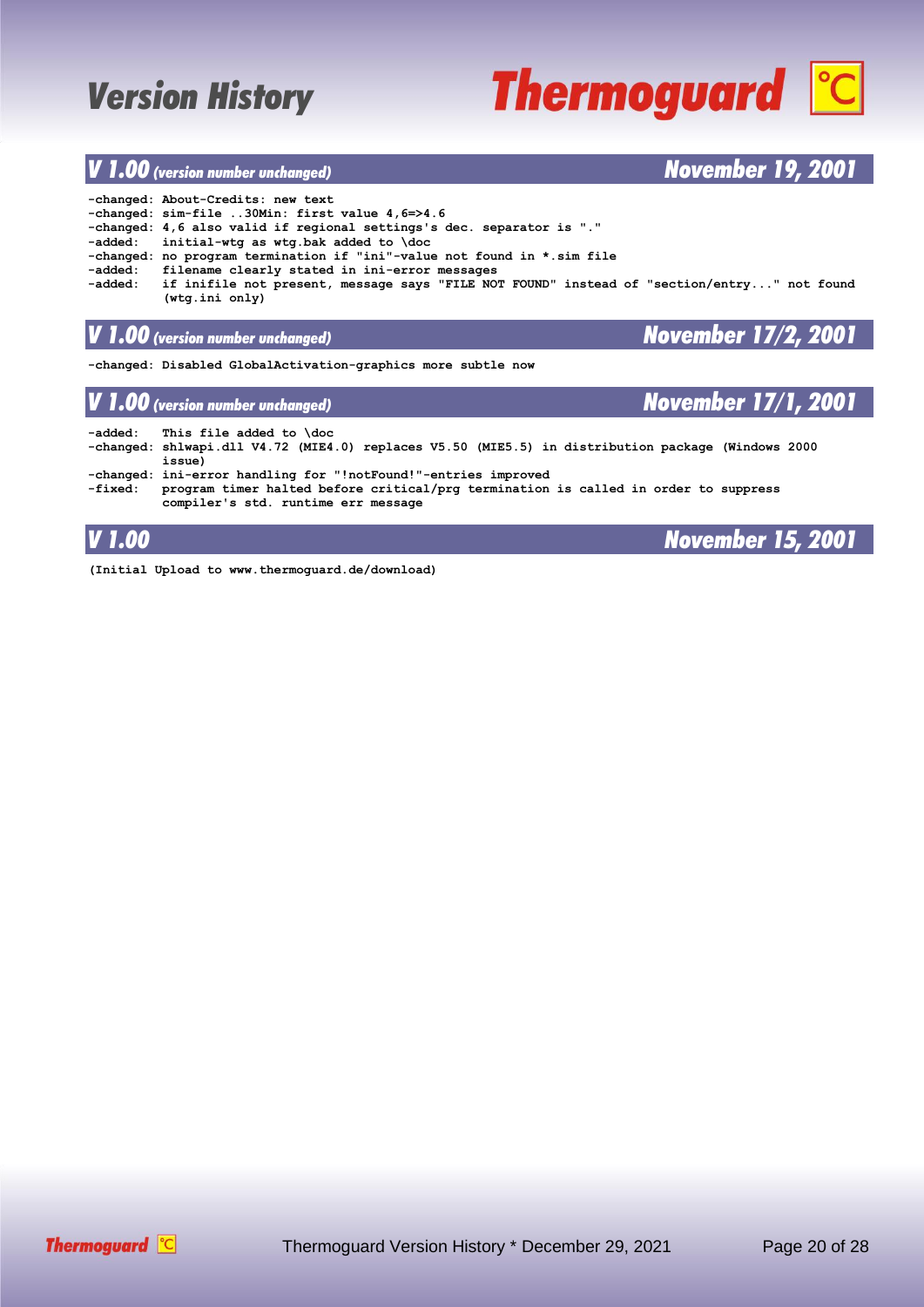### <span id="page-20-0"></span>*Thermoguard Report*

### *V 2.96.6 December 29, 2021*

#### **Changed:**

**+ Better performance reading large scx (several hundred sensors) on startup and refresh**

#### **Added:**

- + Live!: If /GUID:<string> parameter is used "-<string>" is appended to (invisible) Live!-window caption as well
- + Parameter /LOGFILE:<filename> If <filename>="nolog" logging is disabled
- + Documentation: "Load sensor selection" dialog's contextmenu was not documented ("Show sensors of this selection" and "Delete selection")

### *V 2.96.3 June 3, 2021*

#### **Fixed:**

**+ Live! Memory leak ("Out of memory" error)**

#### **Changed:**

- **+ Major internal redesign**
- + Search pattern for tg files changed from "\*TG?\_[[NAME]]\_??????????.\*tg" to "TG?\_[[NAME]]\_??????????.tg" + Collecting data: duplicate entries are ignored now
- + Live!: Trailing blank lines (CRLF) in a \*.tg are ignored now
- + Replaced EnDeCrypt.dll version 1.0 with version 2.0
- + Live!: Context menu: Moved "Transfer properties" (CTRL+F7) to "Miscellaneous functions"
- + Live!: Context menu: Moved "Alarm set selection (C)" (formerly "Color set selection", see below in "Added" section) from "VALUE - Settings" to "Miscellaneous functions", so it can be called in all three Live! window modes now (Value, Chart, Visual)
- + Live!: Context menu: "VALUE LCD mode" replaces "VALUE Settings" due to above change + Live!: "Transfer properties" dialog redesigned: Two radio buttons instead of "Apply to all Live!
- windows" checkbox (more understandable)
- + Live!: "Transfer properties" dialog: CHART properties may also be transferred to other open Live! windows which are currently *not* set to CHART mode
- + "Bring/Send Live! window of selected sensor to fore/background" only enabled if one single sensor selected AND is now "Expert" function
- "Create Legend for selected sensors Live! Charts" is now "Expert" function
- + Shortcut for "From:" now CTRL+G (former CTRL+F is for new search feature now)

#### **Fixed:**

- **+ Live! not displaying latest value if tg-files with more than one separation mode exist or weekday "week starts on..." has been changed (introd. 2.95.1)**
- **+ Chart: window not on taskbar after minimized**
- + Chart: if decimal point changes in a \*.tg file, separate lo/hi limit lines are drawn for the same limits, but should not
- + Arithmetic mean (Chart|Details) and Standard deviation output for Switch/Relay type sensor not sensible + Live!: Shortcuts of Main window main menu (e.g. ALT+F) are executed even if Live! window has focus, but should not.
- + "Load Sensor selection" (containing invalid sensor name)=>"Sensor x no longer exist"=>Access violation + Tab order main window

#### **Added:**

- **+ Live! Color sets are now named Live! Alarm sets and provide "Blink", "Play sound", "Acknowledge" options (any combination of these) in case of a Low or High limit violation. Supports also Windows "Text to Speech" API using customizable template files \*.tgTTS; new F3 function to test alarm set options with selected sensor; see updated documentation TG Report-en.pdf for details.**
- **+ New Search function (button or CTRL+F)** + Live!: "Transfer properties" dialog: Added new option "Alarm Set #"+ Progress indicator (line counter every 50k lines) in status bar also with "Calculate"/"Chart" functions: "Retrieving", "Sorting" and "Unifying" (CTRL+U)



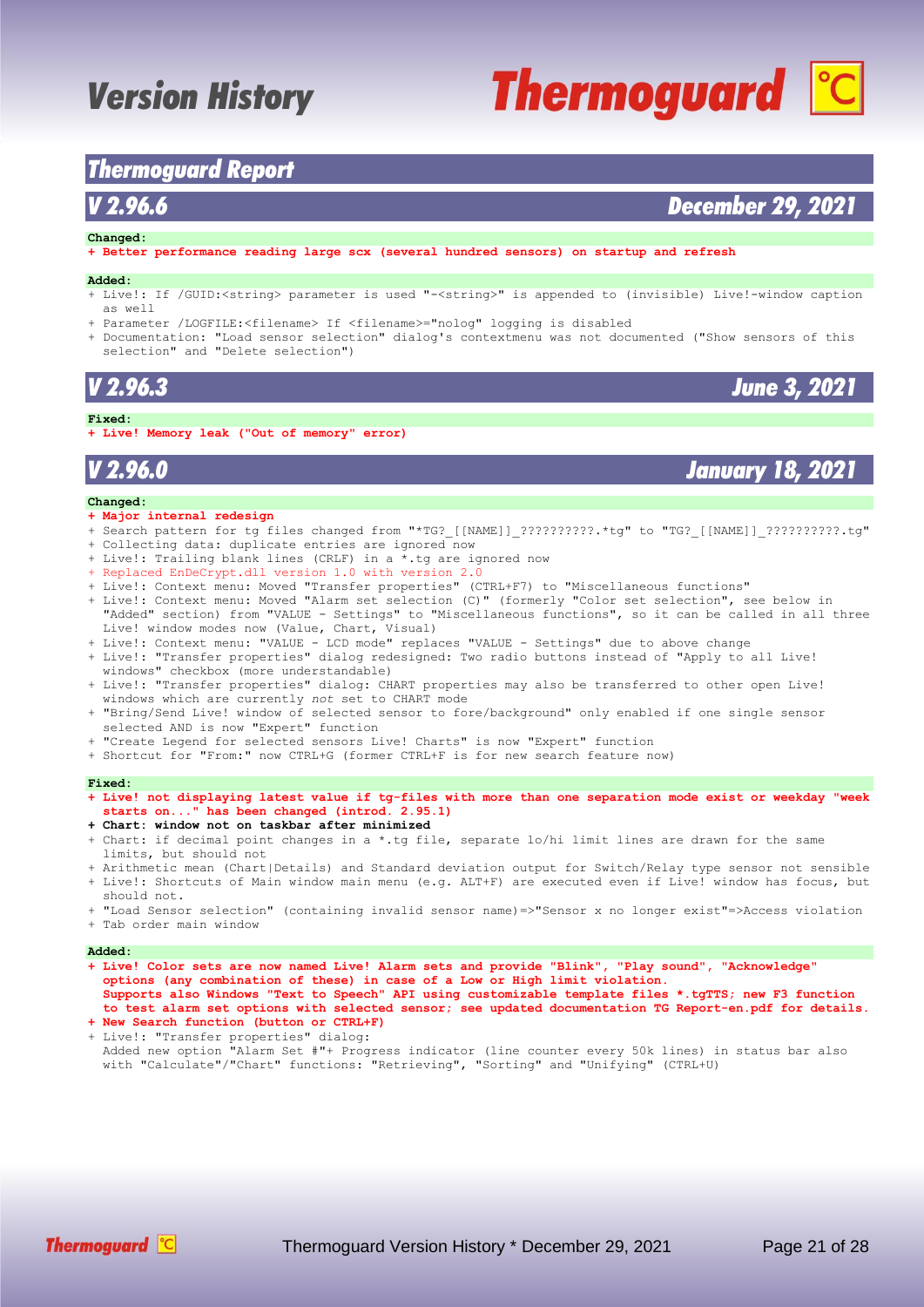# **Thermoguard C**

### *V 2.95.4 June 26, 2020*

#### **Changed:**

+ If "Magnetic snap at screen edges" is off, Live!-Window can be moved beyond left margin now.

#### **Fixed:**

+ Live! window: For Alarm relay channel status "RelOK" "warning" background color was set (yellow by default) instead of "good" status (green by default, analogously to "Closed" in switch mode)

### *V 2.95.1 November 10, 2019*

#### **Changed:**

+ **Performance of loading TGLive! window sets improved significantly, especially with a lot of \*.tg files, access via network and if not already cached (e.g. after a restart).** Generally accessing \*.tg files is much faster now. Also applies when getting data when opening a Chart window

#### **Added:**

- + Dialog with progress bar when loading a Live! windows set
- + More log messages (when closing windows, batch processing etc.)
- **+ Batch print/save of chart windows: Added own dedicated target path, dialog redesigned, final message box**

#### **Fixed:**

+ Live! window statusbar info update not correct when changing tabs

### *V 2.94 (version number unchanged) January 16, 2019*

#### **Fixed:**

+ Chart: View|Y-Range: smallest/largest value (or ENTER key): if not applicable, mouse cursor not restored

#### **Added:**

- + Extras: "Expert Mode": Possibility to protect the advanced functions with a password
- **+ Options|Miscellaneous settings: New options for Chart:**
- **For Chart|Annotation Editor: Set fixed Destination Folder and Filename Pattern (w/ placeholder support) For Chart|Annotation Editor and "Save as PNG": Add own text to footer (w/ placeholder support)**

### *V 2.94 (version number unchanged) August 6, 2018*

#### **Added:**

- **+ Extras: "Create evenly formatted text files from \*.tg" (e.g. for database import)**
- **+ Extras: "Cross check report \*.tg <=> TGuard.scx" (e.g. to find "orphaned" \*.tg files)**

### *V 2.94 (version number unchanged) July 23, 2018*

#### **Fixed:**

- + Live! Chart: no initial vertical autofit, if initially opened in value mode and then switched to chart mode
- + Error message "can not access logfile" not translated to german / appended "Write access needed" hint to this message
- + Chart: Minimized State is persisted, but should not
- + Sensor selection => No selection available => Save selection => nls problem

#### **Added:**

- **+ Live!: status bar info configurable now: Label, Location, Highest, Lowest, Date, Time, Unit (highest/lowest in diagram mode menu obsolete)**
- + Log file output lines with preceding COMPUTER (DOMAIN\USERNAME)
- + Verbose log messages for annotation editor
- + New command line parameters for logging: /LOGFILE:<> /LOGCOUNT:<> /LOGSIZE:<>
- + New parameter /LOGDBG sends output to debug channel independently of log file settings

#### **Changed:**

- + Live!: Do not save "grip" at statusbar to png or pdf
- + Diabled Minimization Title bar icon for Forms "Sensor Info","Edit Live! Color set" and "Sensor Selection"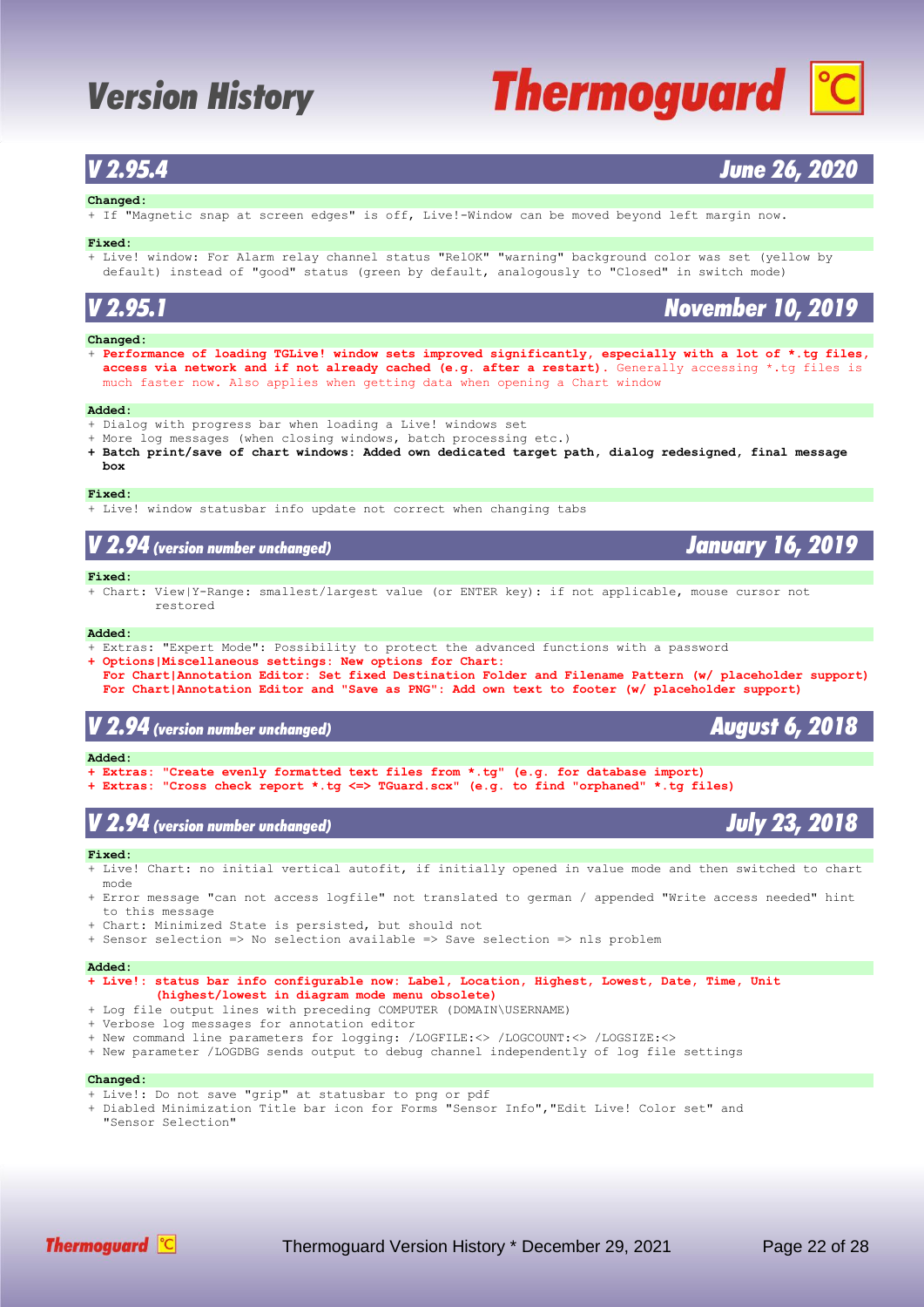### *V 2.93 (version number unchanged) February 16, 2017*

#### **Fixed:**

- + One or more Live! window open => minimize Thermoguard Report (TGR) => Close TGR using right mouse click on taskbar icon => Reopen TGR => First Live! window is not visible (i.e. is minimized instead of main window). Now, minimized state of main window is not persisted at all
- + Live!: Memory leak if last value is not numeric (e.g. Relay-Channel, Switch, FAIL etc.)

#### **Fixed:**

**+ Chart: Open chart A with multiple limit lines. Open chart B with multiple limit lines. As soon as A is resized, it displays the limit lines of diagram B.**

### **Added:**

- + Live!Chart display period setting: Now, a period from 1..59 minutes can be set (for special application purposes). The query interval for \*.tg files is switched from 1500 milliseconds to 333 milliseconds if such a minute based setting is active. Also the bottom axis of the Live!Chart Window displays time format hh:mm:ss instead of hh:mm
- + Sensor's label and mode info appended to a Live!Winodws' title (not visible, internally)
- + Live!Chart may be saved as pdf (future use, not enabled right now)
- + New parameter /GUID:<GUID> If used, <GUID> will be appended to main window's caption to enable an explicit WM\_CLOSE after FindWindow by an external application
- + New parameter /hm Hides main window, but does not hide the mouse cursor (as with /h which is still supported)

#### **Changed:**

+ German nls: "Anzeigezeitraum für Live! Fenster setzen" => "Anzeigezeitraum für Live!-Diagramm-Fenster setzen"

### *V 2.92 (version number unchanged) April 20, 2016*

#### **Fixed:**

**+ Live! value window: No refresh of segments in LCD mode when transparent**

| V 2.92                                                                                                                                                                                                                                                                                                                                                                                                                                                   | <b>March 28, 2016</b> |
|----------------------------------------------------------------------------------------------------------------------------------------------------------------------------------------------------------------------------------------------------------------------------------------------------------------------------------------------------------------------------------------------------------------------------------------------------------|-----------------------|
| Added:                                                                                                                                                                                                                                                                                                                                                                                                                                                   |                       |
| + Live!Chart: New functions "Increase Decrease Line Width", "Changing Select line<br>color", "Transfer properties" and "Bring Send Live!Chart window of selected sensor to foreground back-<br>ground" (in main window's sensor list context menu)<br>+ Live!All modes: Transparency Support, e.g. allowing several "Live" curves to be displayed within one<br>Live! chart and Show/Hide Status bar<br>+ Live!Visual mode: Supports Hiding Tabs now too |                       |
| Changed:                                                                                                                                                                                                                                                                                                                                                                                                                                                 |                       |
| + Live!: Reorganized context menus (and introducing mode dependent sub menus)<br>+ Live! window context menu "Hide main window" no longer hides the mouse cursor.<br>+ Chart: Swapped output of Top and Left coordinates in Options "Window info in status bar" function<br><b>Fixed:</b><br>+ Live! windows' screen position not restored correctly on multiple monitor setup                                                                           |                       |
| + Start TGReport => Move and or resize the Main window => Context menu Live! (or Chart window's Options<br>menu)   "Hide main window" => "Show main window" does not restore the latest position/size of main<br>window, but its position/size after startup.                                                                                                                                                                                            |                       |
| $V$ 2.90 (version number unchanged)                                                                                                                                                                                                                                                                                                                                                                                                                      | <b>March 22, 2015</b> |
| Fixed:                                                                                                                                                                                                                                                                                                                                                                                                                                                   |                       |
| + Chart: Save chart as xxx: Warning message "Chart height too low" instead of "Out of system resources"<br>message when trying to save chart if vertically minimized.<br>a channa maratha an Anna ann chuidhean ann an ain an chuid a fainn an an an ainm an an an aichean ainm an aich                                                                                                                                                                  |                       |

Chart: Batch print/save: NLS placeholder strings not filled (especially noticeable if "Show details is active)

**Added:**

**+ Chart: New function "Save as PDF" - available in batch print also**



*V 2.93 October 1, 2016*

### *V 2.93 (version number unchanged) December 18, 2016*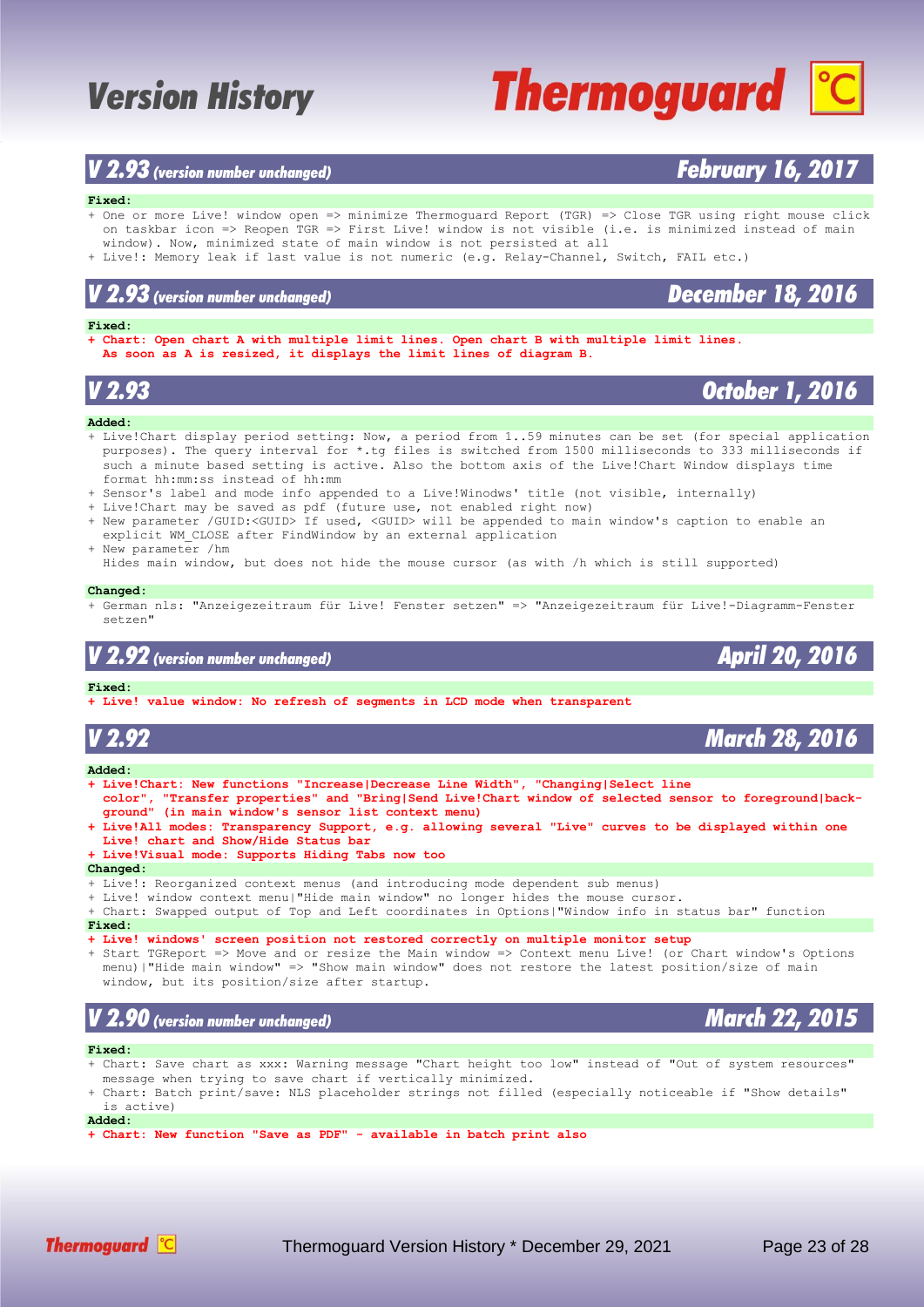### *V 2.90 (version number unchanged) April 26, 2014*

#### **Changed:**

+ Service will not be uninstalled on update. Therefore no need to re-enter svc account credentials **Fixed:**

+ Window contents is missing (main windows and other) when windows fonts are set to 125%

#### **Added:**

+ Support for Relay Alarm Channel configuration NC or NO (showing "RelAlarm" and "RelOK" instead of "Open" and "Closed"

### *V 2.90 (version number unchanged) February 23, 2014*

#### **Fixed:**

+ *TGLive!* does not support new \*.tg format (introduced 2.90, Jan. 26) properly, if \*.tg files are en crypted; now it does.

*V 2.90 January 26, 2014*

#### **Added:**

- **+ Chart: Support for appended lo/hi limits in \*.tg files: ability to display multiple limit lines.**
- **+ Main: New option " Save Chart settings sensor specific"**
- + Chart: New option "Y-Range: set own range" allows user defined fixed range for value axis (ALT+Enter) + Main window, period selection: New "From:" button ("Very first data") analogously to "To:" button
- (added to context menus as well) + Support for Alarm Relay Channel (as with switch)
- + Chart: New option " Save as PNG (only inner area)"

#### **Fixed:**

- + *TGLive!*: If a sensor label contains "[" character (e.g. for new "Branch Support"), data is not saved correctly. Now, "[" and "]" are replaced with "(" "(".
- + If a sensor's switch property is set, but not enabled (if source does not support it, i.e. greyed out in main program), *TGReport* Chart and *Live!* interpret it as being configured as active switch nevertheless.
- + Shortcuts for main window are effective even if main window does not have focus, should not happen. + German main menu: ALT keyboard shortcuts for "&Datei" and "E&instellungen" were already used => changed

#### **Improved:**

- + Chart: Processing large amount of data:
	- \* NLS processing earlier
	- \* Wait Cursor when executing y scaling options
- + Main window: En/Disabling controls when calculating/initiating chart

### **Added:**

+ Support for "Maintenance" \*.tg value

### *V 2.70 (version number unchanged) January 11, 2013*

#### **Fixed:**

- If sensor list is empty on startup (e.g. ACME demo license) "Chart" button is enabled (raising
- an exception if clicked). Now Chart button is disabled in this scenario.



*V 2.80 October 6, 2013*

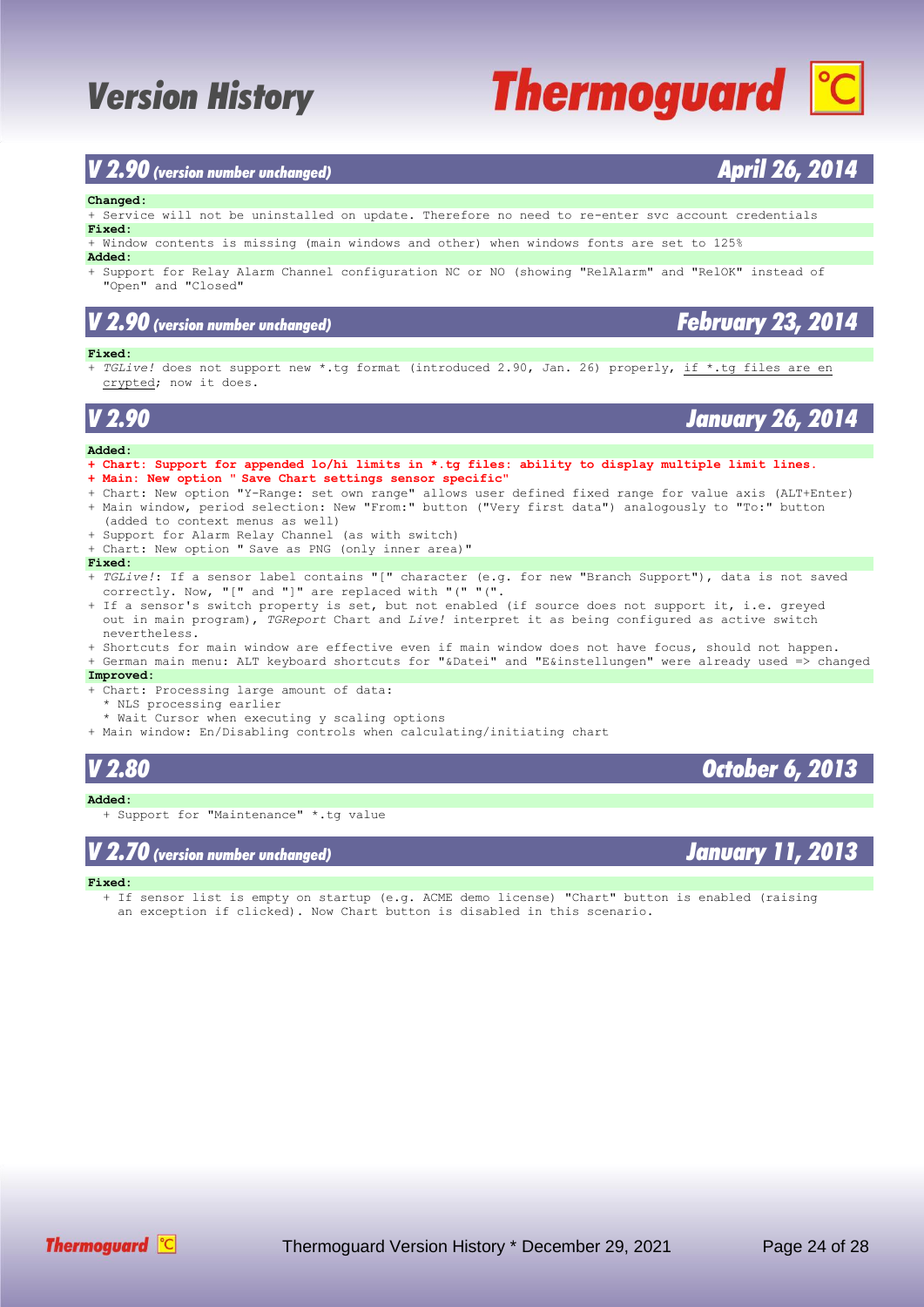# **Thermoguard C**

### *V 2.70 October 10, 2012*

### **Changed:**

- + **Main window redesigned**, Sensor selection subset can be saved/loaded etc.
- + vertically sizeable
- + Multiple sensors can be selected and all charts are created for all selected sensors (configurable confirmation dialog)
- + Chart opens directly on button click, no need any longer to calculate first, then show chart. However "calculate only" still possible via context menu
	- + Live!: Smaller minimum size for Live! Window

#### **Added:**

- + Options|Edit Live! Color Set. All 7 sets can be customized now.
- **+ New Visual Mode and Visual Designer**
- **+ Chart batch print**
- + Load Thermoguard Live! window set: Warning dialog listing sensor names which do not exist any longer
- + Live!: Enhanced tooltip information
- + Live!: "Value/Chart/Visual" tabs can be hidden
- + Live!: Added: Show/Hide cursor (cursor is hidden too with tgreport.exe /h parameter)

#### **Fixed:**

- + Live!: Status bar appears light yellow with XP Style also.
- + Live!: Can not drag and click Live! window in non-lcd mode
- + Live!: "Show last \*.tg file": If no one exists, windows explorer starts

### *V 2.67 December 3, 2010* **Added:**

+ Standard deviation calculation, output under "Results"

- **Fixed:**
	- + Live!: Two sensors named "Sensorname" and "Sensorname\_xxx" (e.g. if sensor entry has been copied) were treated as the very same sensor This caused wrong chart display. Now they are treated correctly as two different sensors.

*V 2.66 (version number unchanged) September 13, 2010*

#### **Fixed:**

 **+ Live!: Correct unit support for sources of type HM1.. and Text file**

**Added:**

 **+ New integrated Annotation Editor**

*V 2.65 April 10, 2010*

#### **Improved:**

 **+ Shared File access when multiple Thermoguard Report instances access \*.tg files. Changes in Thermo guard Report as well as in Thermoguard main program! Please update both.**

### *V 2.63 January 10, 2010*

#### **Added:**

 **+ Stream logging feature (optional). 20 log files à 2MB (revolving) will be written to \log subdirecto ry under TGReport config path.**

#### **Changed:**

 **+ Live!: Improved internal routines for reading last value from \*.tg resulting in less memory usage. Fixed:**

 **+ Live!: If a \*.tg file contains data newer than 26.12.2009 23:59:58 and older \*.tg files are present, Live! display shows "old". + Two minor memory leaks**

*V 2.66 September 3, 2010*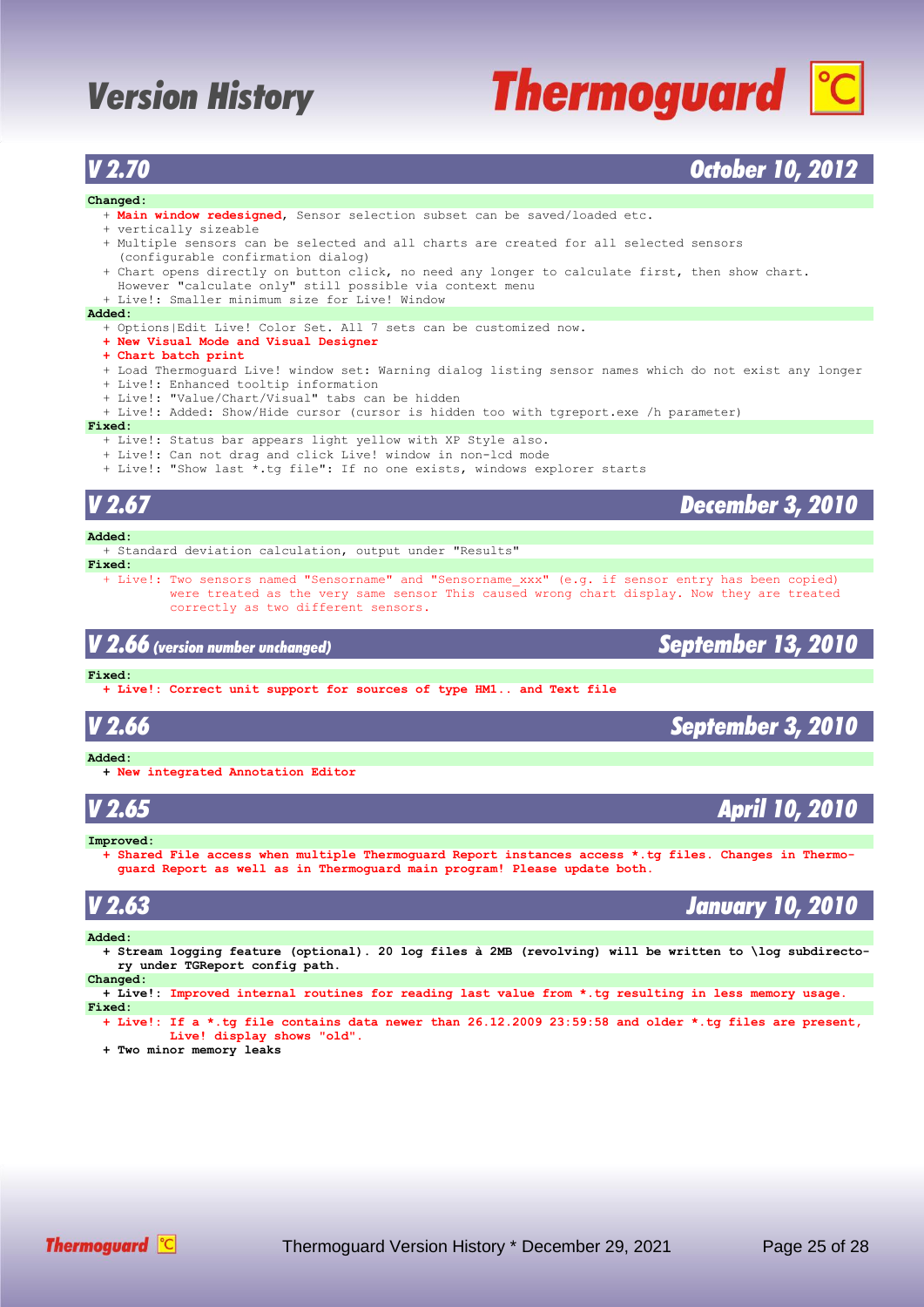# **Thermoguard C**

### *V 2.62 October 4, 2009*

### **Added:**

| Added:                                                                                                                                                                                                                                                                 |  |  |  |
|------------------------------------------------------------------------------------------------------------------------------------------------------------------------------------------------------------------------------------------------------------------------|--|--|--|
| + Live! (chart): new option Low/High peak values in window status bar                                                                                                                                                                                                  |  |  |  |
| + Live!: new option SHFT+RETURN: current display based on low/high limit lines (as with reset, but                                                                                                                                                                     |  |  |  |
| $current x-axis only)$                                                                                                                                                                                                                                                 |  |  |  |
| + Chart: new option Window information (position/size in status bar)                                                                                                                                                                                                   |  |  |  |
| + Chart: new radio option "x axis: Force period entered in main window" (new option) <=> "x axis:                                                                                                                                                                      |  |  |  |
| First/last value found" (as before $\leq$ 2.61)                                                                                                                                                                                                                        |  |  |  |
| Changed:                                                                                                                                                                                                                                                               |  |  |  |
| + Live!: In Chart mode new background gradient visualizations help to recognize error situations (e.g.                                                                                                                                                                 |  |  |  |
| locked *.tg file etc.) better. Now, on "----", "dcerr", "derr" errors, title is blinking in<br>bold red font too (previous versions only on "old").                                                                                                                    |  |  |  |
| + Live!: "Autosave window as PNG" option: Title information is only saved in "---", "old", "derr" and<br>"err" situations or if option "Show info in title bar" is active (previous versions always<br>saved title info).                                              |  |  |  |
| + NLS labeling more consistent (high/low instead of min/max etc.)                                                                                                                                                                                                      |  |  |  |
| Fixed:                                                                                                                                                                                                                                                                 |  |  |  |
| + Main: If *.tgl (also default TGReport.tgl) contains only entries without a match in the Thermoquard<br>main program sensor configuration, then using /h switch closes the main window and TGReport<br>an only be terminated by killing its process via task manager. |  |  |  |
| + Live!: Multiple screen support                                                                                                                                                                                                                                       |  |  |  |
| + Chart: If return pressed and smallest=largest value => High/Low limit lines collapse and left axis<br>shows same value repeatedly                                                                                                                                    |  |  |  |
| + Chart: If *.tg recorded for AC2 with custom unit "xxx" and first value or requested period was a<br>violation or alarm then °C displayed as unit label instead of "xxxx".                                                                                            |  |  |  |
| + Main and Chart (Details): If a date/time is midnight, "00:00:00" is skipped.                                                                                                                                                                                         |  |  |  |
| V 2.61 (version number unchanged)<br><b>December 30, 2008</b>                                                                                                                                                                                                          |  |  |  |

#### **Added:**

 **+ en TGReport Manual**

- **Changed: + en NLS: Live!Chart => Live! Chart**
	- **+ en NLS: SCx => SCn**

### *V 2.61 December 9, 2008*

**Added:**

 **+ new command line parameter /h to hide main window automatically after start and window set loaded**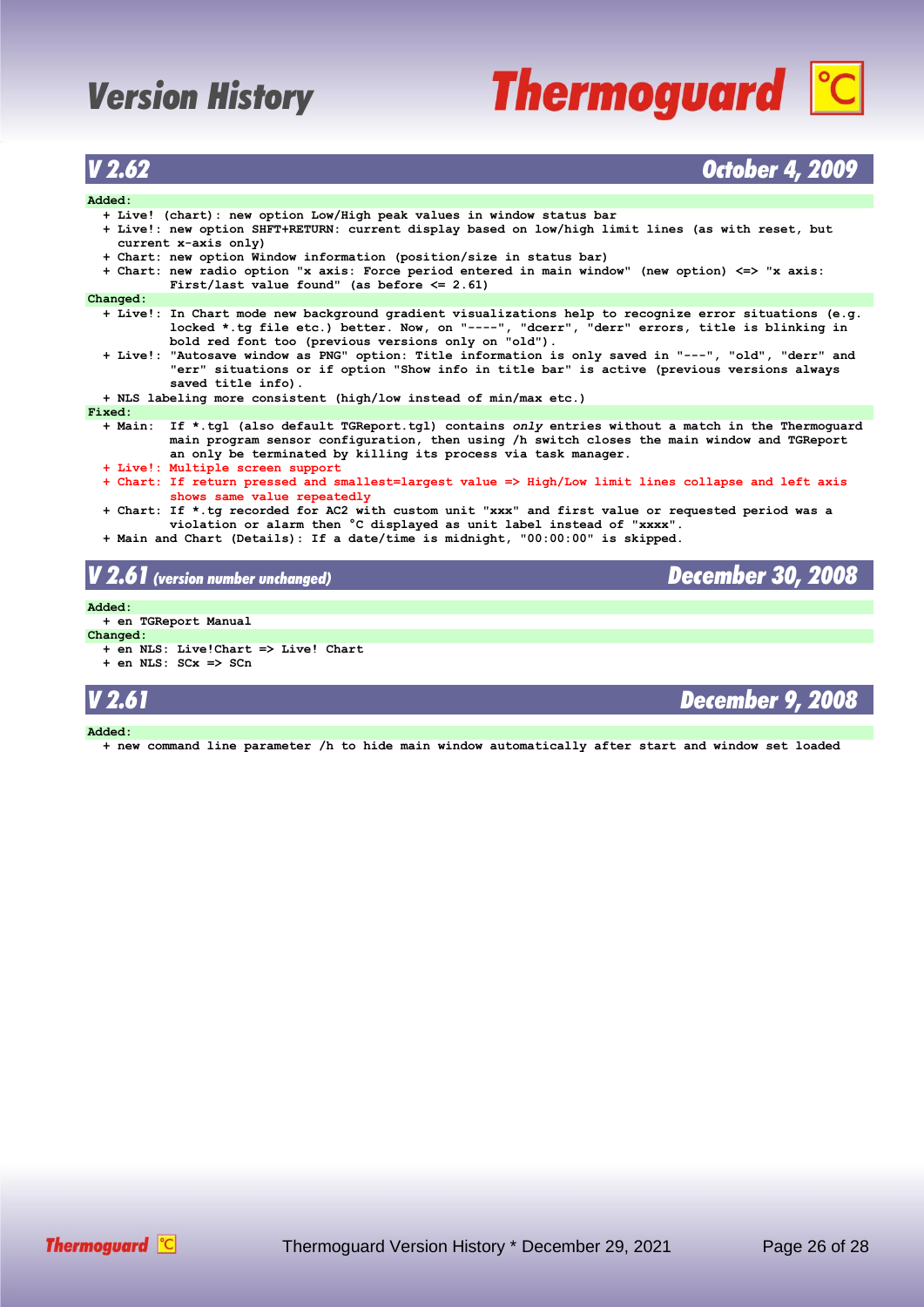# **Thermoguard C**

### *V 2.60 June 10, 2008*

#### **Added:**

- **+ German NLS support**
- **+ XPStyle support**
- **+ Vista 256px Icon support**
- **+ TGLive!: 2 new autosave options for ftp upload purposes**
- **+ Fixed path support (special customer request, see documentation)**
- **+ /CfgDataDir command line parameter**
- **+ View/increase/Decrease linewidth F4/F3 (1-10), stored for every new chart**
- **+ Help/About dialog shows paths, horizontally sizeable**
- **+ Options/Configure paths horizontally sizeable**

#### **Changed:**

- **+ Icon for "Close", "Live", "Calculate" changed**
- **+ Option "Calculate: Set End Time to current system time on click" is checked by default now for a new installation.**
- **+ slightly different minimum sizes for LCD/nonLCD mode**
- **+ /l switch is now default, the last active Live! windows will be opened without using this switch.**
- **+ For Vista compatibility: Configuration data now resides in %ALLUSERSPROFILE%\Thermoguard Data**
- **+ Save as PNG: Details are included now if active!**
- **+ Save as PNG and Save/Load TGLive! window set: If called for the first time, the new default configuration path %ALLUSERSPROFILE%\Thermoguard Data is preset, afterwards the last location will be memorized; if this path does not exist, the default path is set again.**
- **+ If TGR is closed with no active Live! window, there will be no more tgreport.tgl file of 0 Bytes size**
- **+ Print routine revised: Details included, if set; Now, chart size affects printout size**
- **+ Animation speed: Default=0, LowSpeed limited to -1000, value now saved**
- **+ Switch function: "Open" state now counted as "Max. violation", not as an error**
- **+ "D" shortcut in chart window changed to "i" (analogous to main window)**

#### **Fixed:**

- **+ Vista: Buttons disappearing after pressing <alt>-key**
- **+ If a negative data value triggers a high violation (for example -12°C if high limit is -18°C), TG Report increments the minimum violation statistics counter erraneously.**
- **+ Path configuration: if user toggled checkbox "User-defined..." and clicked "cancel", new state is saved, but should not**

*V 2.1 October 15, 2006*

#### **Added:**

 **+ Encrypted \*.tg data can now be read by TGReport using the helper dll EnDeCrypt.dll. Hence, the TGLive! error display "EnCr" became obsolete. Now, the new display string "dCEr" shows up in case an error occurred during decryption**

#### **Changed:**

- **+ Documentation completed (German)**
- **+ "Old" displayed as " Old" now (leading space,4 digits)**

#### **Fixed:**

- **+ "derr" overruled "encr"**
- **+ Live! Button accessible if no sensor present (e.g. ACME license)**
- **+ Sensorinfo: sSCPort # => SCxPort <verbose Portlabel>**